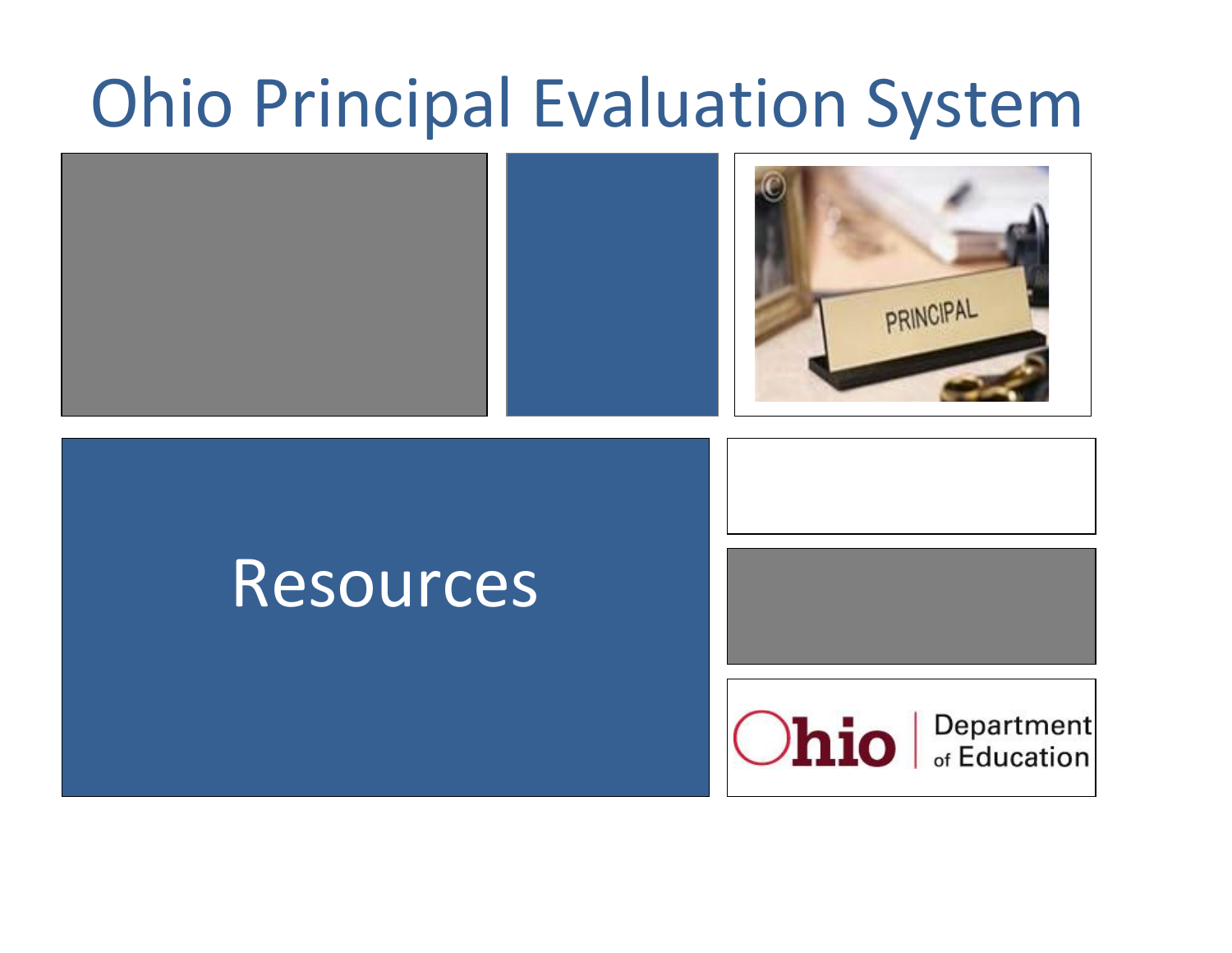## **Self-Assessment Summary Tool for Principals**

**Name: Date:** 

**Directions:**

- **Read the list of elements for each standard and underline or highlight the elements that describe areas of strength you have under each standard.**
- **Record the evidence that supports your rating in the columns labeled areas of strength or areas for growth.**  $\bullet$
- **Review the remaining elements and identify one – two areas of focus for continued growth.**  $\bullet$

| <b>STANDARD</b>                                                                                        | <b>AREAS OF STRENGTH</b> | <b>AREAS FOR GROWTH</b> |
|--------------------------------------------------------------------------------------------------------|--------------------------|-------------------------|
| <b>Standard 1: Continuous Improvement</b>                                                              |                          |                         |
| Articulation and realization of a shared vision of continuous improvement                              |                          |                         |
| Process of setting, monitoring and achieving specific and challenging goals that reflect high          |                          |                         |
| expectations for all students and staff                                                                |                          |                         |
| Leading the change process                                                                             |                          |                         |
| Anticipating, monitoring and responding to educational developments that affect schools issues         |                          |                         |
| and environment                                                                                        |                          |                         |
| <b>Standard 2: Instruction</b>                                                                         |                          |                         |
| Ensure that the instructional content that is taught is aligned to state academic content<br>$\bullet$ |                          |                         |
| standards and curriculum priorities of the school and district                                         |                          |                         |
| Ensure the use of effective instructional practices that meet the needs of all students<br>$\bullet$   |                          |                         |
| Advocate for high levels of learning for all students                                                  |                          |                         |
| Know, understand and share relevant research to inform teaching and learning                           |                          |                         |
| Understand, encourage and facilitate the effective use of data by staff                                |                          |                         |
| Support staff in planning and implementing research-based professional development                     |                          |                         |
| <b>Standard 3: School Operations, Resources and Learning Environment</b>                               |                          |                         |
| Establish and maintain a safe school environment                                                       |                          |                         |
| Create a nurturing learning environment that addresses the physical and mental health needs of         |                          |                         |
| all                                                                                                    |                          |                         |
| Allocate resources, including technology, to support student and staff learning<br>$\bullet$           |                          |                         |
| Institute procedures and practices to support staff and students, and establish an environment         |                          |                         |
| that is conducive to learning                                                                          |                          |                         |
| Understand, uphold and model professional ethics, policies and legal codes of professional             |                          |                         |
| conduct                                                                                                |                          |                         |
| <b>Standard 4: Collaboration</b>                                                                       |                          |                         |
| Promote a collaborative learning culture                                                               |                          |                         |
| Share leadership with staff, students, parents and community members                                   |                          |                         |

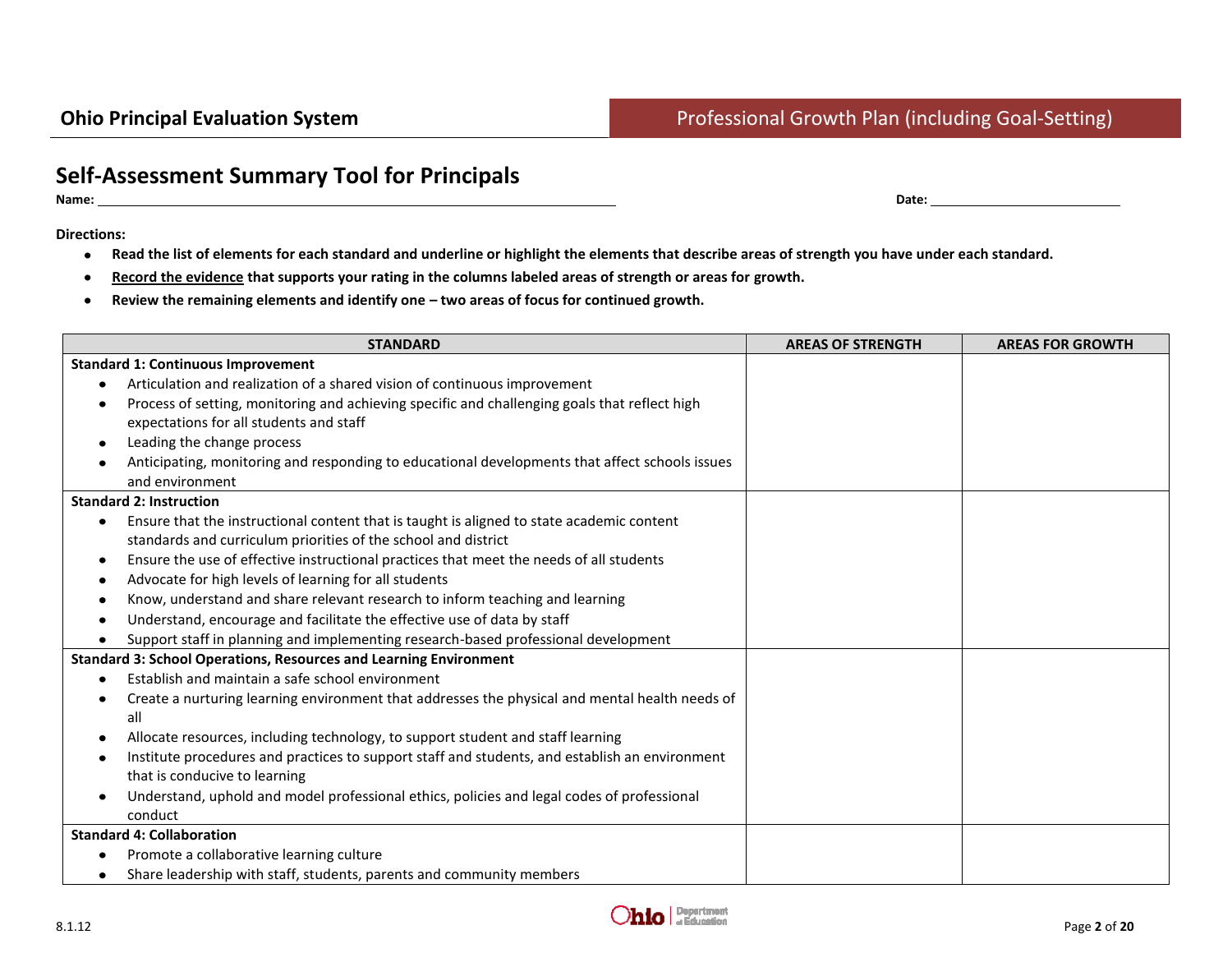| Develop and sustain leadership                                                                   |  |
|--------------------------------------------------------------------------------------------------|--|
| <b>Standard 5: Parents and Community Engagement</b>                                              |  |
| Use community resources to improve student learning                                              |  |
| Involve parents and community members in improving student learning                              |  |
| Connect the school with the community                                                            |  |
| Establish expectations for the use of culturally responsive practices that acknowledge and value |  |
| diversity                                                                                        |  |

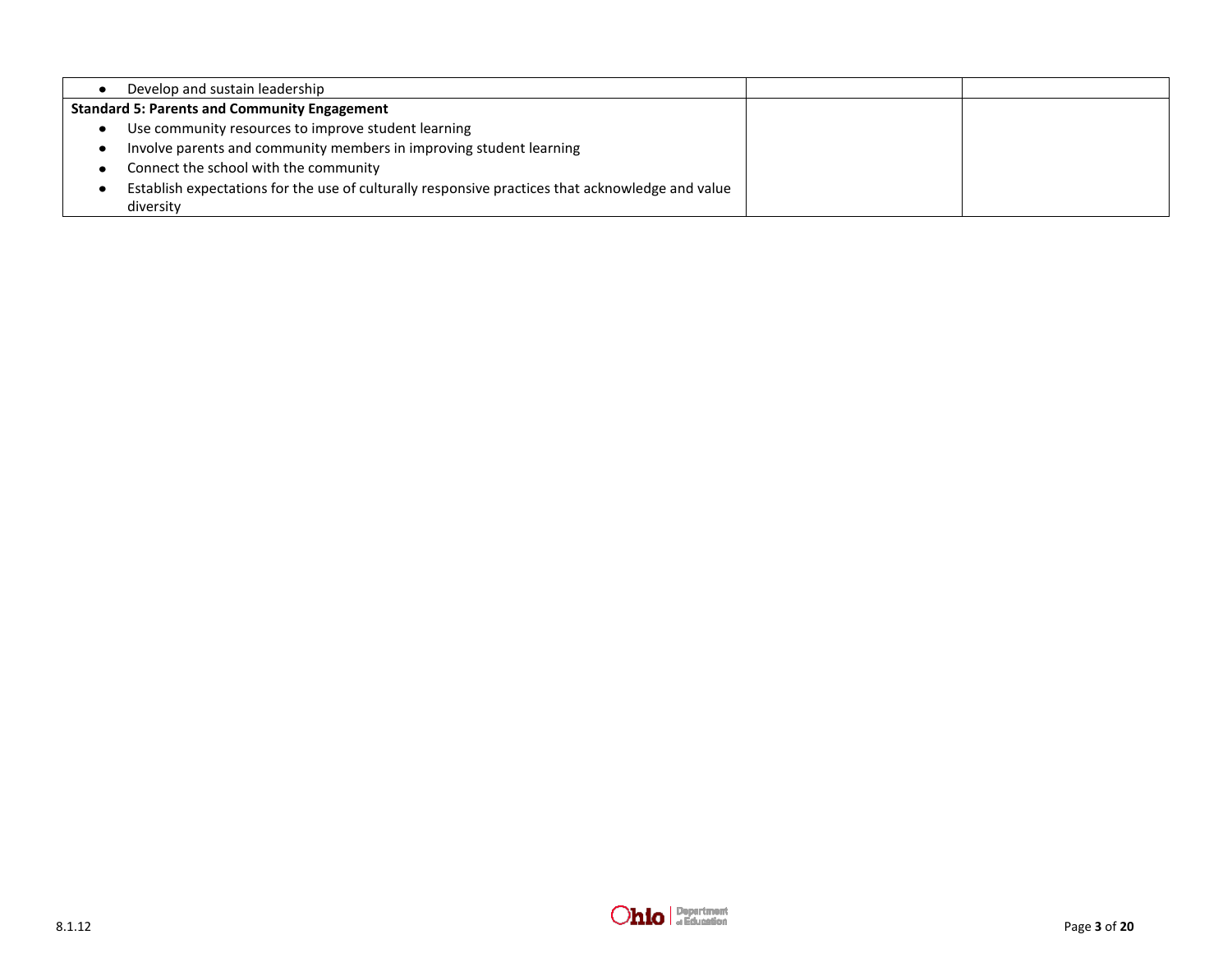## **Professional Growth Plan: The Goal-Setting Process**

The OPES goal-setting process is a way for principals to enhance or improve specific aspects of their performance as well as improve student achievement and learning. Clear professional goals provide focus and direction to improving practice and have a direct impact on student learning. Meaningful goals help stretch principals to higher levels of performance and effectiveness. Professional goal-setting should complement the IPDP process.

Principals are accountable for the implementation and completion of the plan and may use the plan as a starting point for the school year. (The Professional Growth Plan is intended to be one academic year in duration and may support the goals of the Individual Professional Development Plan- IPDP. The Professional Growth Plan is not intended to replace the IPDP.) The professional growth plan and process includes feedback from the evaluator as well as the principal's self-assessment, and the support needed to further the principal's continuous growth and development. Professional development should be individualized to the needs of the principal, teachers, and students (based on available data), and specifically relate to the principal's areas for growth as identified in the principal's evaluation. The evaluator should recommend professional development opportunities, and support the principal by providing resources (e.g., time, financial). The growth plan should be reflective of the data available and include:

- $\bullet$ Identification of area(s) for future professional growth;
- Specific resources and opportunities to assist the principal in enhancing skills, knowledge and practice;  $\bullet$
- Outcomes that will enable the principal to increase student learning and achievement.  $\bullet$

Goals should be developed using multiple sources of data, including self-assessment based on the standards, student learning data, and district/ school goals. To positively impact instruction and achievement, goals must be based on an accurate assessment of principal performance and student learning needs. Goals should meet SMART criteria:

- **S** Specific (What do I want to measure?)
- **M** Measurable (How am I going to measure it?)
- **A** Attainable (Is this a reasonable goal?)
- **R** Results-oriented (What will my goal look like when I've reached it?)
- **T** Time-Bound (When will I reach my goal?)

Through the goal-setting process, it is assumed that principals will meet with their evaluators.

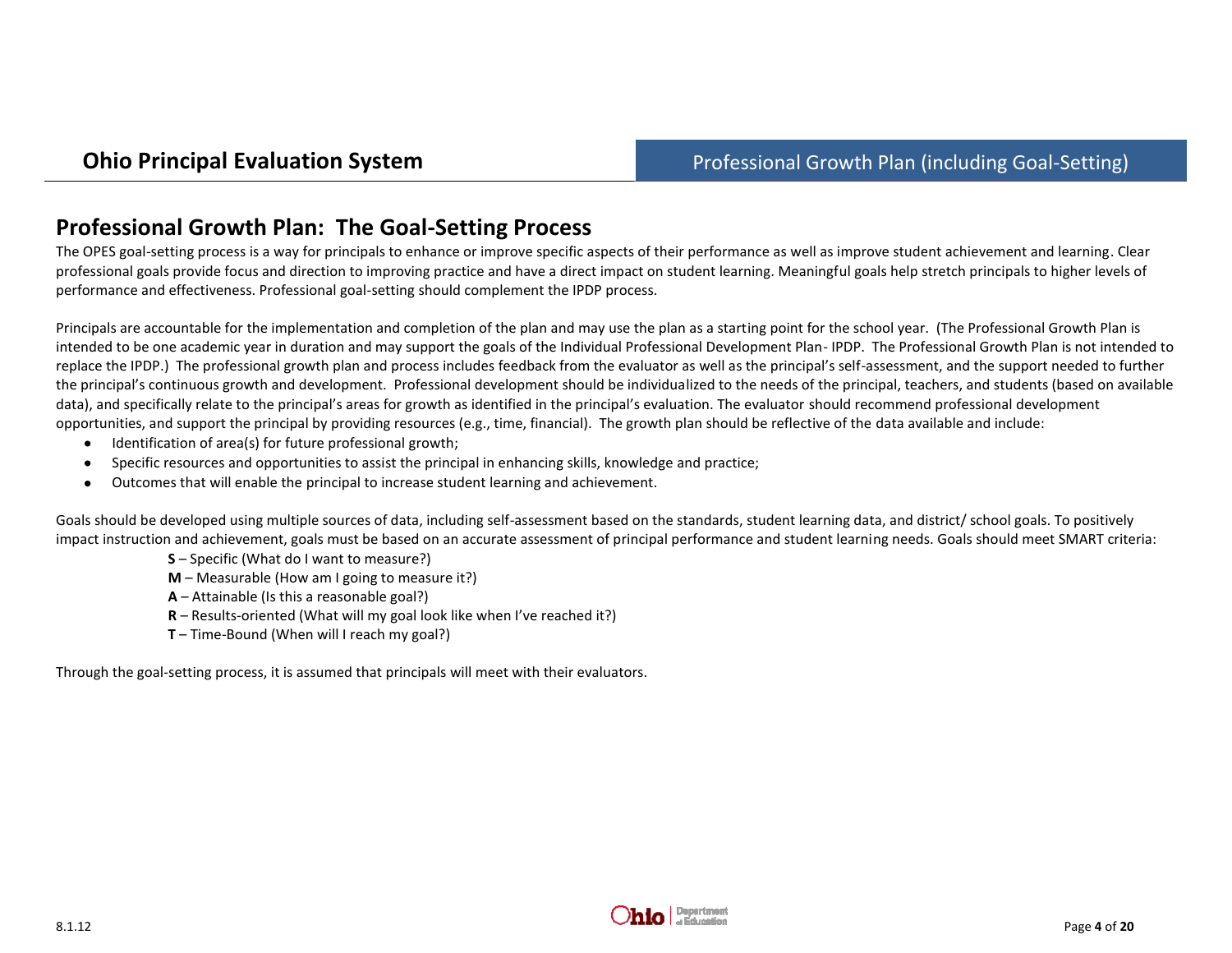## **Professional Growth Plan**

As a result of the evaluation process, principals and evaluators should focus on accelerating and continuing principal growth through professional development. Professional development should be individualized to the needs of the principal, and specifically relate to his/her areas of refinement as identified in the principal's evaluation. The evaluator should recommend professional development opportunities, and support the principal by providing resources (e.g., time, financial).

| Principal: |  |
|------------|--|

**Principal:** Evaluator: **Principal:** Evaluator: **Principal:** Principal: Principal: Principal: Principal: Principal: Principal: Principal: Principal: Principal: Principal: Principal: Principal: Principal: Principal: Princip

| <b>Annual Focus</b>                                                        | <b>Date</b> | <b>Areas for Professional Growth</b>                        |
|----------------------------------------------------------------------------|-------------|-------------------------------------------------------------|
| These are addressed by the evaluator as appropriate for this principal.    | Record      | supports needed, resources, professional development        |
|                                                                            | dates       |                                                             |
|                                                                            | when        | Comments during conference with principal and evaluator are |
|                                                                            | discussed   | made appropriate to the needs of the principal.             |
| <b>Goal 1:</b> Student Achievement/Outcomes for Students                   |             |                                                             |
| <b>Goal Statement:</b>                                                     |             |                                                             |
|                                                                            |             |                                                             |
| Evidence Indicators:                                                       |             |                                                             |
|                                                                            |             |                                                             |
|                                                                            |             |                                                             |
| <b>Goal 2</b> : Principal Performance on the Ohio Standards for Principals |             |                                                             |
| Goal Statement:                                                            |             |                                                             |
|                                                                            |             |                                                             |
| Evidence Indicators:                                                       |             |                                                             |
|                                                                            |             |                                                             |
|                                                                            |             |                                                             |
|                                                                            |             |                                                             |
|                                                                            |             |                                                             |

**Evaluator Signature Date Principal Signature Date**

*The signatures above verify that the principal and evaluator have discussed and agreed upon this Professional Growth Plan.*

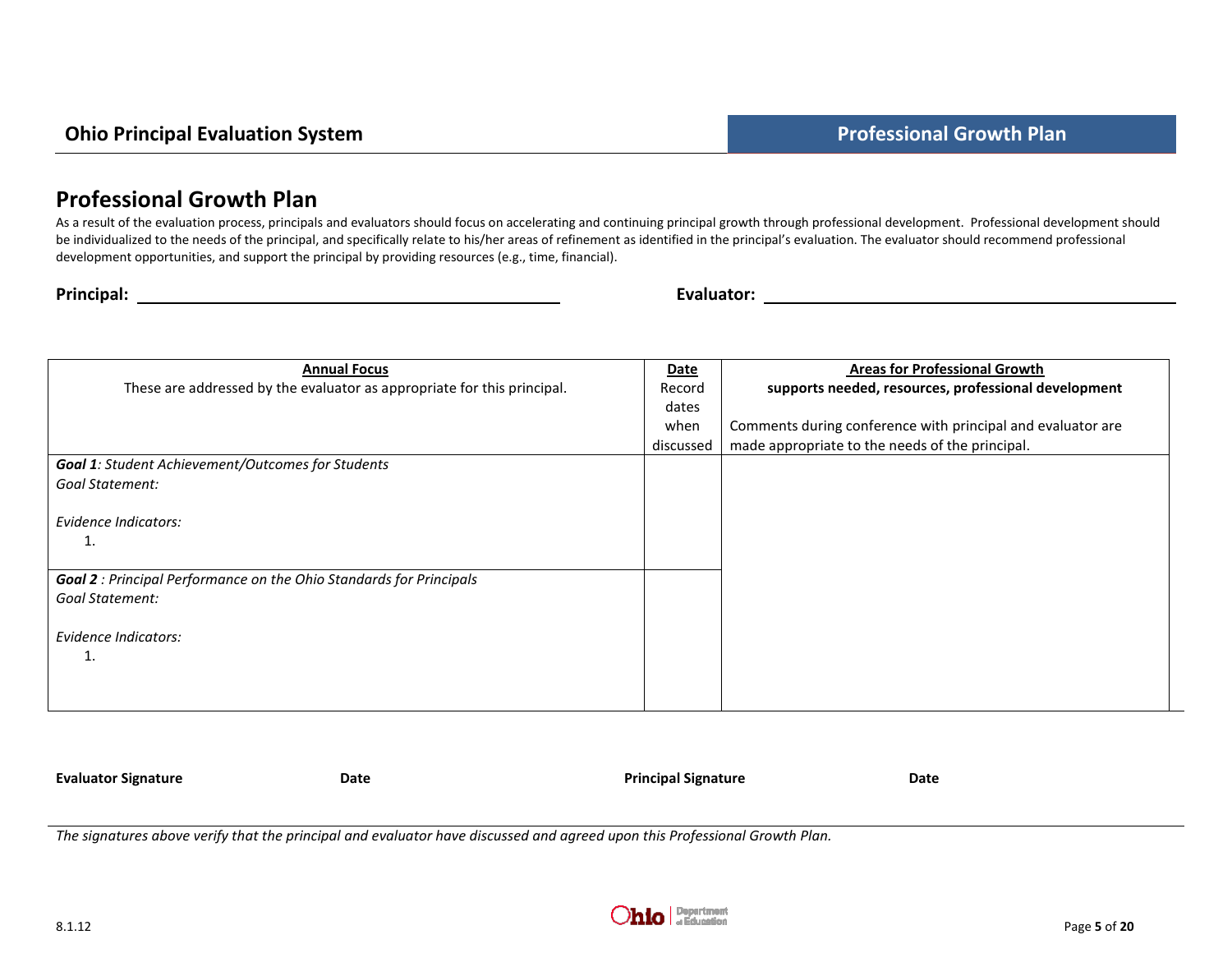#### **Improvement Plan**

Principal Name:

School year: School year: Building: Building: Building: Date of Improvement Plan Conference:

Written improvement plans are to be developed when an educator receives an overall ineffective rating or an ineffective rating on any of the components of the OPES system. The purpose of the improvement plan is to identify specific deficiencies in performance and foster growth through professional development and targeted support. If corrective actions are not made within the time as specified in the improvement plan, a recommendation may be made for dismissal or to continue on the plan.

#### **Section 1: Improvement Statement** - List specific areas for improvement as related to the *Ohio Standards for Principals*. Attach documentation.

| Performance Standard(s) Addressed in this Plan | Date(s) Improvement Area or Concern Observed | Specific Statement of the Concern: Areas of Improvement |
|------------------------------------------------|----------------------------------------------|---------------------------------------------------------|
|                                                |                                              |                                                         |
|                                                |                                              |                                                         |
|                                                |                                              |                                                         |
|                                                |                                              |                                                         |
|                                                |                                              |                                                         |
|                                                |                                              |                                                         |

#### **Section 2: Desired Level of Performance** – List specific measurable goals to improve performance. Indicate what will be measured for each goal.

|         | ີ                                                      | ີ                    |                    |
|---------|--------------------------------------------------------|----------------------|--------------------|
| Goal(s) | Level of Performance                                   | <b>Starting Date</b> | <b>Ending Date</b> |
|         | Specifically Describe Successful Improvement Target(s) |                      |                    |
|         |                                                        |                      |                    |
|         |                                                        |                      |                    |
|         |                                                        |                      |                    |
|         |                                                        |                      |                    |
|         |                                                        |                      |                    |
|         |                                                        |                      |                    |
|         |                                                        |                      |                    |

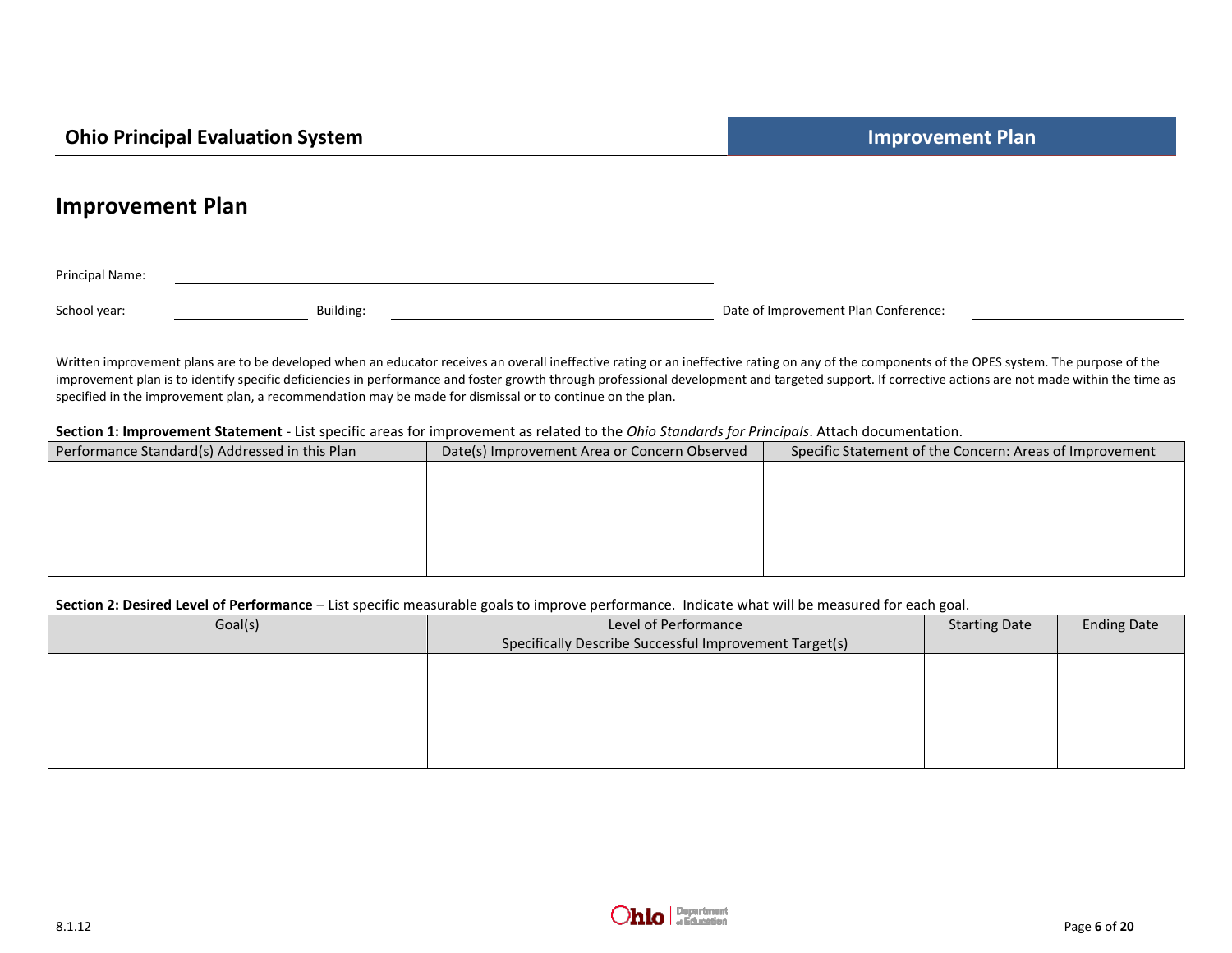## **Improvement Plan (continued)**

#### **Section 3: Specific Plan of Action**

Describe in detail specific plans of action that must be taken by the principal to improve his/her performance. Indicate the sources of evidence that will be used to document the completion of the improvement plan.

| Actions to be Taken | Sources of Evidence that Will Be Examined |
|---------------------|-------------------------------------------|
|                     |                                           |
|                     |                                           |
|                     |                                           |
|                     |                                           |
|                     |                                           |
|                     |                                           |

#### **Section 4: Assistance and Professional Development**

| Describe in detail specific supports that will be provided as well as opportunities for professional development.                                                                                                              |       |  |  |
|--------------------------------------------------------------------------------------------------------------------------------------------------------------------------------------------------------------------------------|-------|--|--|
|                                                                                                                                                                                                                                |       |  |  |
|                                                                                                                                                                                                                                |       |  |  |
|                                                                                                                                                                                                                                |       |  |  |
|                                                                                                                                                                                                                                |       |  |  |
|                                                                                                                                                                                                                                |       |  |  |
|                                                                                                                                                                                                                                |       |  |  |
| Date for this Improvement Plan to Be Evaluated: ________________________________                                                                                                                                               |       |  |  |
| Principal's Signature: Note and the set of the set of the set of the set of the set of the set of the set of the set of the set of the set of the set of the set of the set of the set of the set of the set of the set of the | Date: |  |  |

Evaluator's Signature: Note: Note: Note: Date: Note: Date: Date: Date: Date: Date: Note: Date: Date: Date: Date: Date: Date: Date: Date: Date: Date: Date: Date: Date: Date: Date: Date: Date: Date: Date: Date: Date: Date: D

*The evaluator's signature on this form verifies that the proper procedures as detailed in the local contract have been followed.*

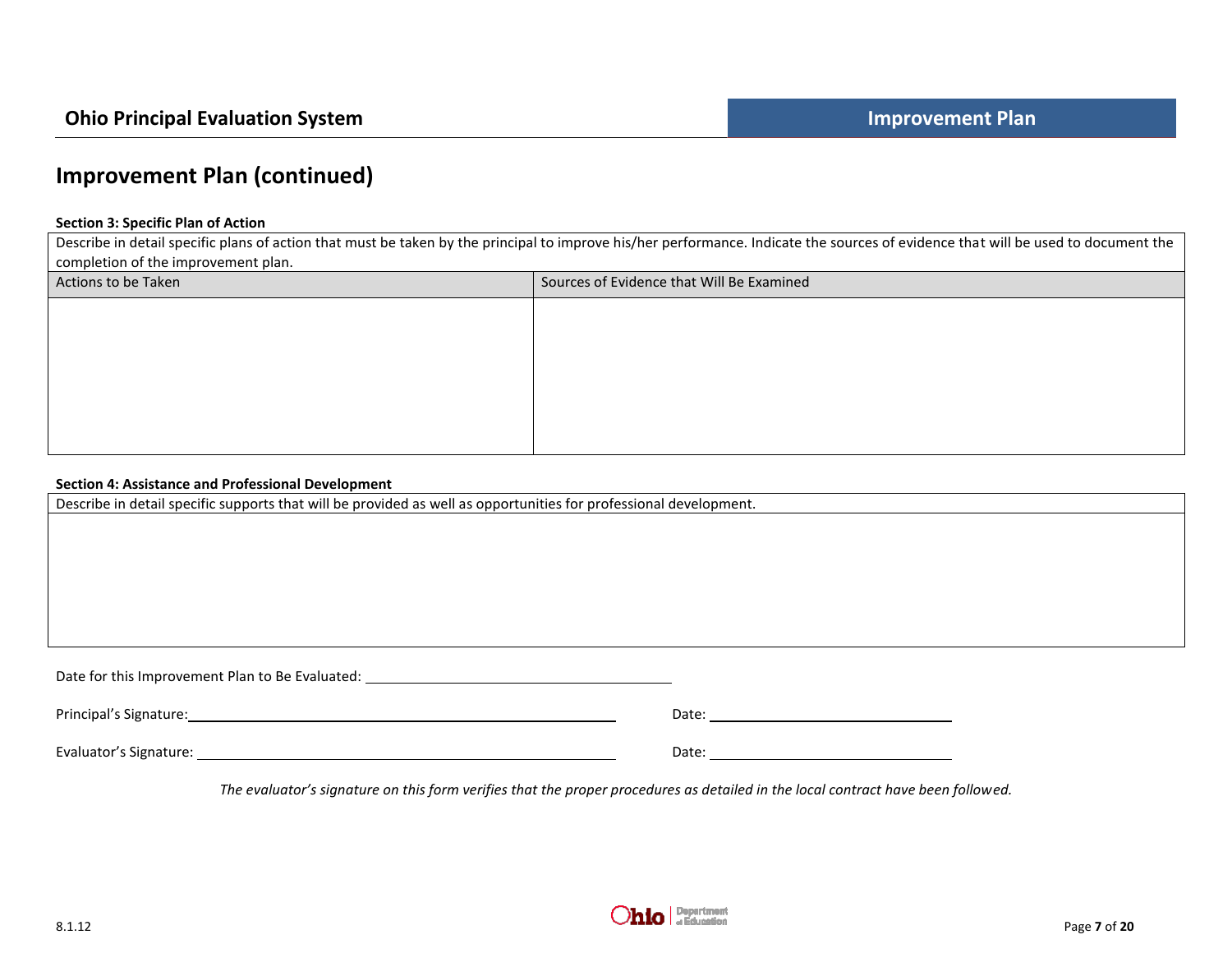|                             | <b>Improvement Plan: Evaluation of Plan</b>                                                                                                         |                                                                                                                                                                                    |
|-----------------------------|-----------------------------------------------------------------------------------------------------------------------------------------------------|------------------------------------------------------------------------------------------------------------------------------------------------------------------------------------|
| Principal Name:             |                                                                                                                                                     |                                                                                                                                                                                    |
| School year:                | Building:                                                                                                                                           | Date of Evaluation:<br><u> 1990 - Johann Barbara, martin a</u>                                                                                                                     |
|                             |                                                                                                                                                     | The improvement plan will be evaluated at the end of the time specified in the plan and will result in one of the following actions:                                               |
|                             | Improvement demonstrated and professional standards met a satisfactory level of performance                                                         |                                                                                                                                                                                    |
|                             |                                                                                                                                                     | Continue with the Improvement Plan for a specified amount of time.  Date:                                                                                                          |
|                             | Recommend dismissal.                                                                                                                                |                                                                                                                                                                                    |
|                             |                                                                                                                                                     | Comments: Provide justification for recommendation indicated above and attach evidence to support recommended course of action.                                                    |
|                             |                                                                                                                                                     |                                                                                                                                                                                    |
|                             |                                                                                                                                                     |                                                                                                                                                                                    |
|                             |                                                                                                                                                     |                                                                                                                                                                                    |
|                             |                                                                                                                                                     |                                                                                                                                                                                    |
| agree with this evaluation. |                                                                                                                                                     | I have reviewed this evaluation and discussed it with my evaluator. My signature indicates that I have been advised of my performance status; it does not necessarily imply that I |
|                             |                                                                                                                                                     |                                                                                                                                                                                    |
|                             |                                                                                                                                                     |                                                                                                                                                                                    |
|                             | $\mathbf{r}$ , $\mathbf{r}$ , $\mathbf{r}$ , $\mathbf{r}$ , $\mathbf{r}$ , $\mathbf{r}$ , $\mathbf{r}$ , $\mathbf{r}$ , $\mathbf{r}$ , $\mathbf{r}$ |                                                                                                                                                                                    |

*The evaluator's signature on this form verifies that the proper procedures as detailed in the local contract have been followed.* 

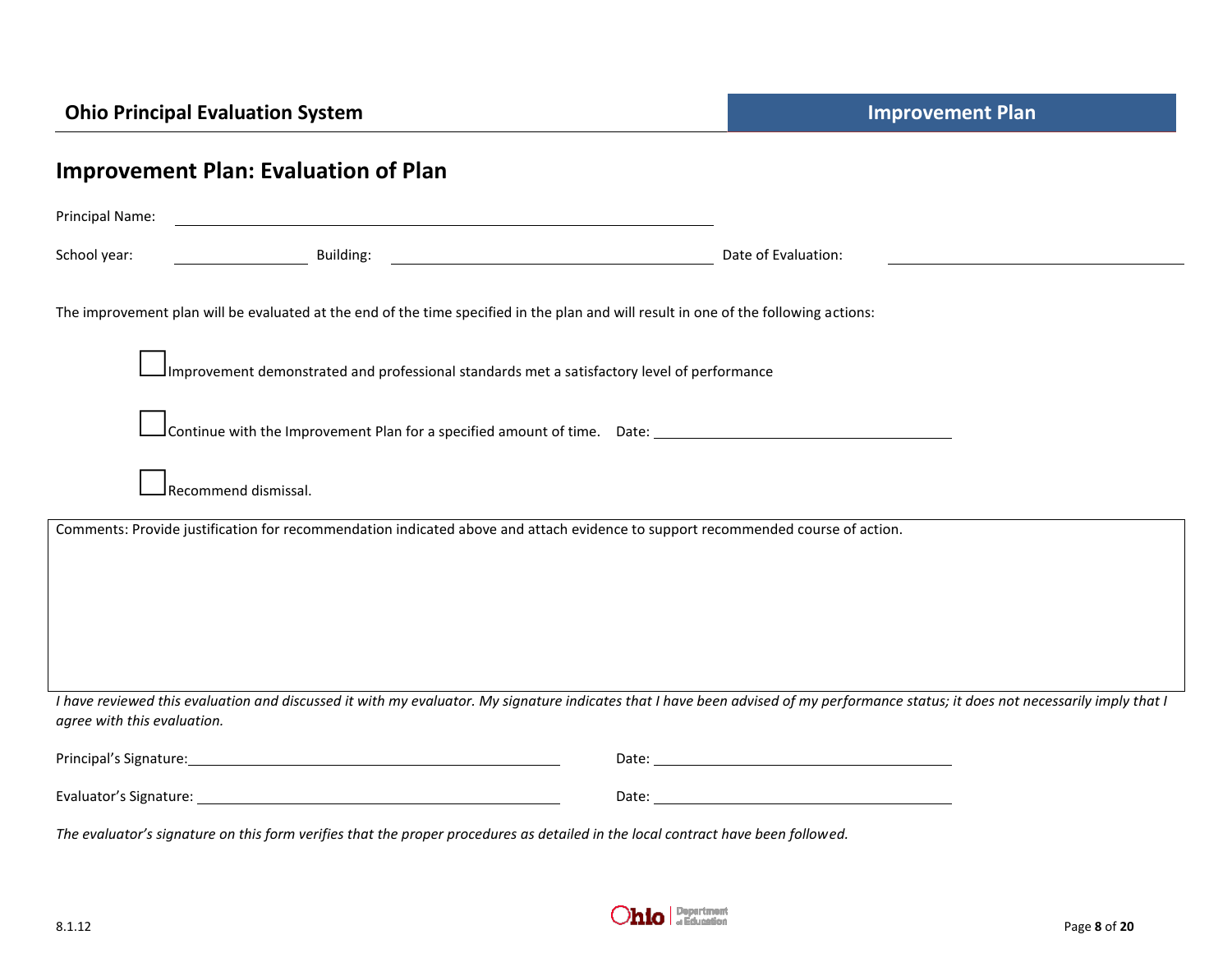## **Ohio Principal Performance Rating Rubric**

The *Principal Performance Rating Rubric* is intended to be scored holistically. This means that evaluators will assess which level of the standard (after looking at the elements within the standard) provides the best *overall* description of the principal. Note: Ratings at each performance level above "Developing" include behaviors at the lower rating levels.

|                                                                                                                                     | <b>Standard 1: Continuous Improvement</b> |                                     |                                      |                                    |  |  |
|-------------------------------------------------------------------------------------------------------------------------------------|-------------------------------------------|-------------------------------------|--------------------------------------|------------------------------------|--|--|
| Principals help create a shared vision and clear goals for their schools and ensure continuous progress toward achieving the goals. |                                           |                                     |                                      |                                    |  |  |
| <b>Elements</b>                                                                                                                     | Ineffective                               | Developing                          | Proficient                           | Accomplished                       |  |  |
| 1.1 Principals facilitate the                                                                                                       | Principal has not shared the              | Principal has shared the school     | Principal has shared the school      | Principal collaboratively develops |  |  |
| articulation and                                                                                                                    | school vision and goals with the          | vision and goals with the staff. A  | vision and goals with the staff and  | and communicates a shared vision   |  |  |
| realization of a shared                                                                                                             | staff. Principal has no process for       | process for developing a school     | there is evidence that these are     | using multiple approaches. The     |  |  |
| vision of continuous                                                                                                                | developing a school vision and            | vision and goals is not evident.    | known. The principal implements      | principal challenges existing      |  |  |
| improvement.                                                                                                                        | goals.                                    |                                     | a process for the development of     | structures based on data to align  |  |  |
|                                                                                                                                     |                                           |                                     | a shared school vision and goals.    | them with the shared vision.       |  |  |
|                                                                                                                                     |                                           |                                     |                                      |                                    |  |  |
| 1.2 Principals lead the                                                                                                             | Principal refers to the goals on a        | Principal communicates              | Principal identifies goal areas that | Principal collaboratively develops |  |  |
| process of setting,                                                                                                                 | regular basis, but does not               | expectations of high learning and   | promote high levels of               | and sets measurable goals that     |  |  |
| monitoring and achieving                                                                                                            | concretely connect them to the            | achievement for all students at     | achievement for all students and     | promote high levels of student     |  |  |
| specific and challenging                                                                                                            | day-to-day business of the school.        | the beginning of the year.          | staff.                               | and staff achievement.             |  |  |
| goals that reflect high                                                                                                             |                                           |                                     |                                      |                                    |  |  |
| expectations for all                                                                                                                |                                           | Principal uses knowledge of the     | Knowledge of the Ohio Standards      | Principal establishes and          |  |  |
| students and staff.                                                                                                                 |                                           | Ohio Standards for the Teaching     | for the Teaching Profession is       | reinforces individual staff        |  |  |
|                                                                                                                                     |                                           | Profession to support new and       | used to support teachers'            | contributions towards the          |  |  |
|                                                                                                                                     |                                           | struggling teachers' professional   | professional growth.                 | attainment of the school-wide      |  |  |
|                                                                                                                                     |                                           | growth.                             |                                      | goals by monitoring progress       |  |  |
|                                                                                                                                     |                                           |                                     |                                      | through the use of data.           |  |  |
|                                                                                                                                     |                                           |                                     |                                      |                                    |  |  |
| 1.3 Principals lead the                                                                                                             | Principal does not have a plan in         | Principal articulates beliefs about | Principal articulates well-defined   | Principal models and provides      |  |  |
| change process for                                                                                                                  | place for regular review of               | teaching and learning.              | beliefs about teaching and           | resources to support staff in      |  |  |
| continuous improvement.                                                                                                             | progress toward goals.                    |                                     | learning in response to the          | thinking systematically about the  |  |  |
|                                                                                                                                     |                                           |                                     | environment and levels of student    | change process in response to      |  |  |
|                                                                                                                                     |                                           |                                     | achievement.                         | needs of the school community.     |  |  |
|                                                                                                                                     |                                           |                                     |                                      |                                    |  |  |
|                                                                                                                                     |                                           | Principal identifies changes        | Principal identifies changes         | Principal facilitates a diverse    |  |  |
|                                                                                                                                     |                                           | needed to improve student           | needed to improve student            | group of stakeholders to           |  |  |
|                                                                                                                                     |                                           | learning.                           | learning and can engage              | implement changes needed to        |  |  |
|                                                                                                                                     |                                           |                                     | stakeholders in the change           | improve student learning.          |  |  |
|                                                                                                                                     |                                           |                                     | process using effective              |                                    |  |  |
|                                                                                                                                     |                                           |                                     | communication.                       |                                    |  |  |

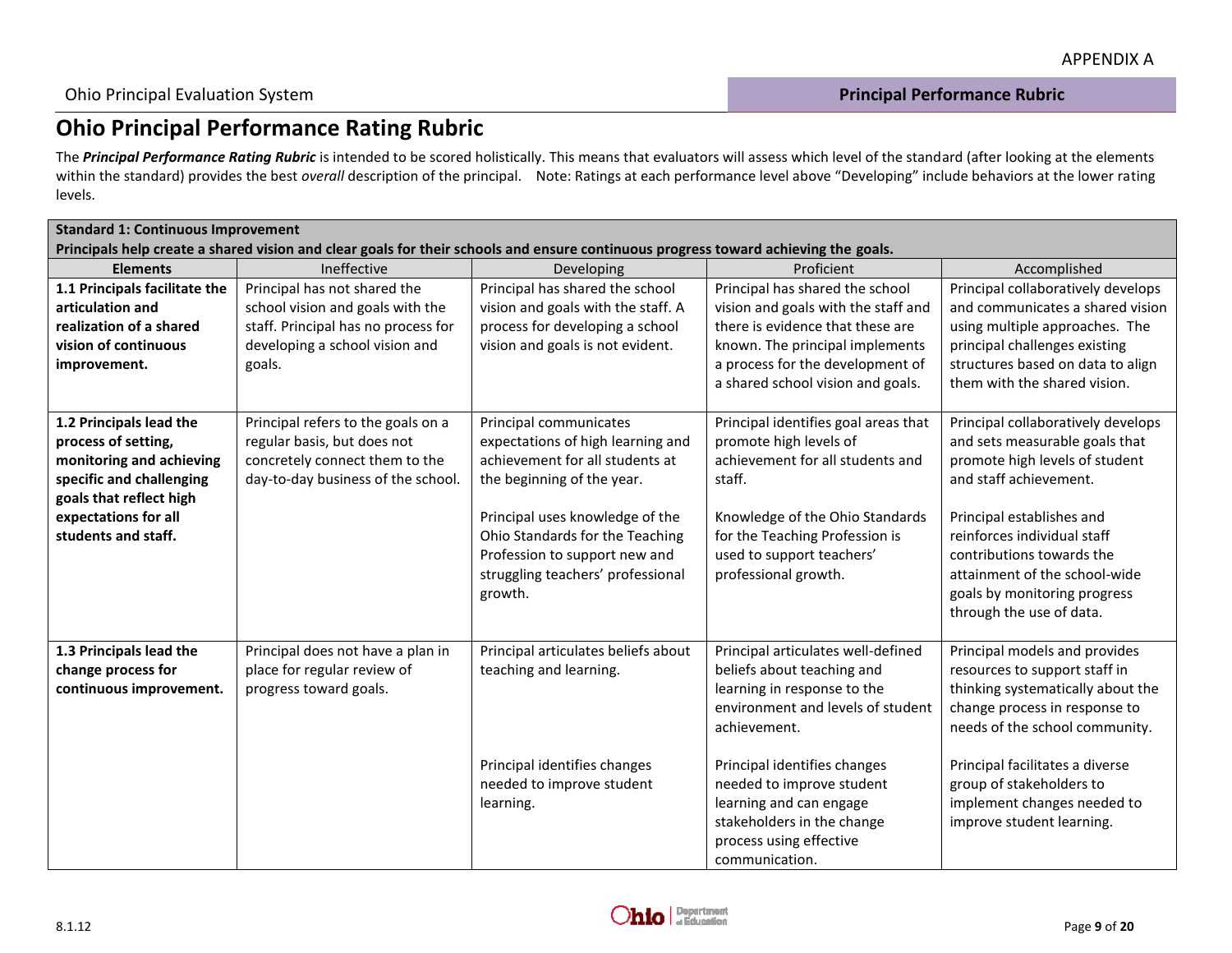| 1.4 Principals anticipate, | Principal is unable to            | Principal responds to building and | Principal responds to building,    | Principal works with informal     |
|----------------------------|-----------------------------------|------------------------------------|------------------------------------|-----------------------------------|
| monitor, and respond to    | constructively respond to         | district issues that affect the    | district, community and societal   | groups and school staff to        |
| educational developments   | challenges and does not appear to | instructional needs of students.   | changes and issues that affect the | anticipate, analyze and address   |
| that affect school issues  | understand the importance of      |                                    | instructional needs of students.   | building, district, community and |
| and environment.           | building a sense of efficacy,     |                                    |                                    | societal changes and issues that  |
|                            | empowerment, and well-being       |                                    |                                    | affect the instructional needs of |
|                            | among staff.                      |                                    |                                    | students.                         |
|                            |                                   |                                    |                                    |                                   |
|                            |                                   |                                    |                                    |                                   |
|                            |                                   |                                    |                                    |                                   |
| <b>EVIDENCE</b>            |                                   |                                    |                                    |                                   |
|                            |                                   |                                    |                                    |                                   |
|                            |                                   |                                    |                                    |                                   |
|                            |                                   |                                    |                                    |                                   |
|                            |                                   |                                    |                                    |                                   |
|                            |                                   |                                    |                                    |                                   |
|                            |                                   |                                    |                                    |                                   |
|                            |                                   |                                    |                                    |                                   |
|                            |                                   |                                    |                                    |                                   |
|                            |                                   |                                    |                                    |                                   |
|                            |                                   |                                    |                                    |                                   |
|                            |                                   |                                    |                                    |                                   |
|                            |                                   |                                    |                                    |                                   |

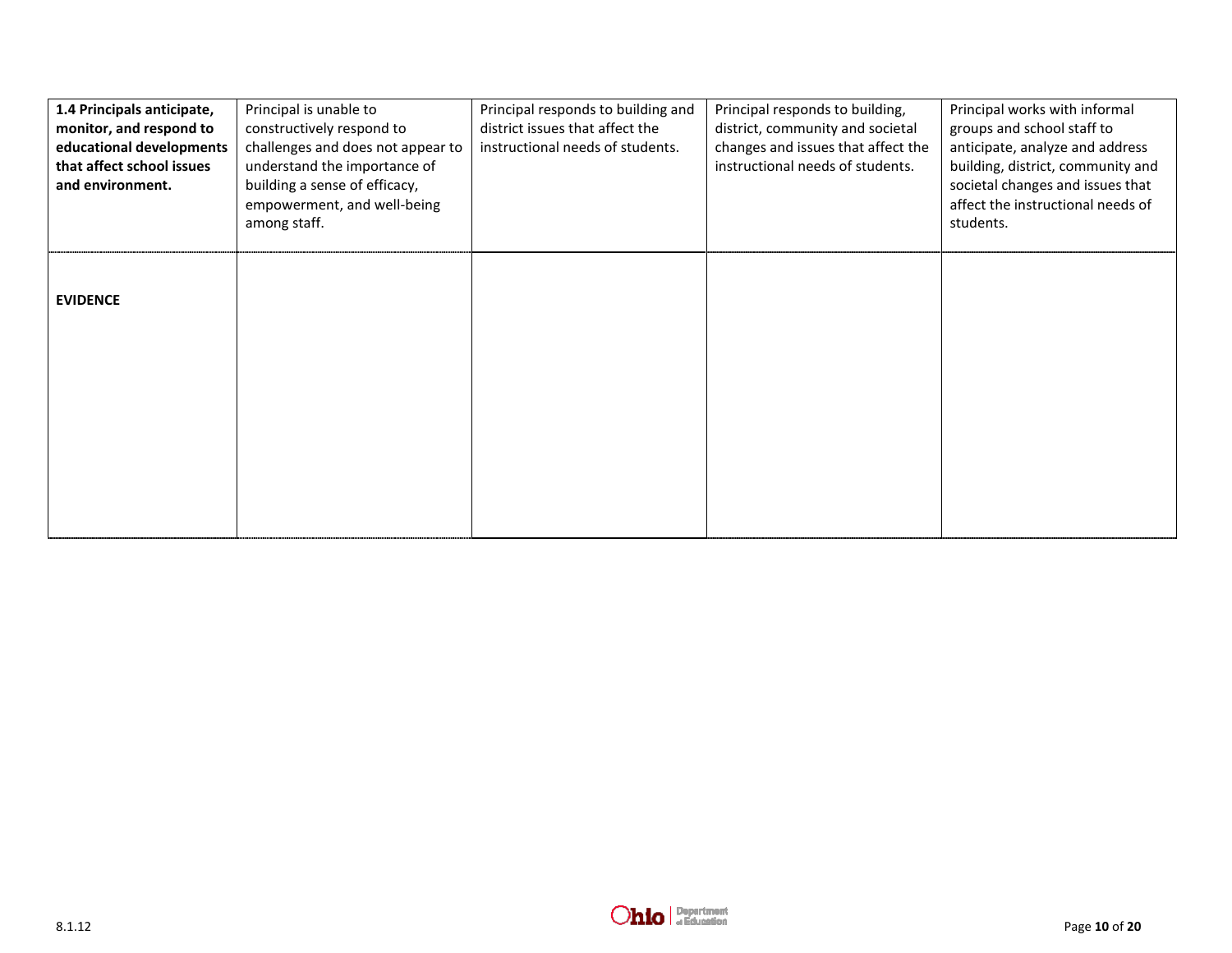| <b>Standard 2: Instruction</b><br>Principals support the implementation of high-quality standards-based instruction that results in higher levels of achievement for all students.              |                                                                                                                                                                                                    |                                                                                                                                                                                                                                                                                                                         |                                                                                                                                                                                                                                                                                                                                                                                                                                                                                    |                                                                                                                                                                                                                                                                                                                                    |  |
|-------------------------------------------------------------------------------------------------------------------------------------------------------------------------------------------------|----------------------------------------------------------------------------------------------------------------------------------------------------------------------------------------------------|-------------------------------------------------------------------------------------------------------------------------------------------------------------------------------------------------------------------------------------------------------------------------------------------------------------------------|------------------------------------------------------------------------------------------------------------------------------------------------------------------------------------------------------------------------------------------------------------------------------------------------------------------------------------------------------------------------------------------------------------------------------------------------------------------------------------|------------------------------------------------------------------------------------------------------------------------------------------------------------------------------------------------------------------------------------------------------------------------------------------------------------------------------------|--|
| <b>Elements</b>                                                                                                                                                                                 | Ineffective                                                                                                                                                                                        |                                                                                                                                                                                                                                                                                                                         | Proficient                                                                                                                                                                                                                                                                                                                                                                                                                                                                         | Accomplished                                                                                                                                                                                                                                                                                                                       |  |
| 2.1 Principals ensure that<br>the instructional content<br>that is taught is aligned<br>with the Ohio academic<br>content standards and<br>curriculum priorities in the<br>school and district. | Principal does not align instruction<br>and assessment to the state<br>standards.                                                                                                                  | Developing<br>Principal demonstrates the<br>knowledge of district curriculum<br>and assessments.<br>Principal ensures teachers have a<br>basic understanding of academic<br>content standards, curriculum,<br>and assessment.<br>Principal allocates resources to<br>align with the curriculum and<br>assessment needs. | Principal ensures teachers have a<br>basic understanding of academic<br>content standards and curriculum;<br>instruction, assessments, and<br>resources are aligned.                                                                                                                                                                                                                                                                                                               | Principal organizes the articulation<br>of the academic standards across<br>and between classroom, grade<br>level, groups and content areas.<br>Principal leads staff in analysis and<br>revision of curriculum, instruction,<br>assessments, and allocation of<br>resources to ensure alignment<br>with standards.                |  |
| 2.2 Principals ensure<br>instructional practices are<br>effective and meet the<br>needs of all students.                                                                                        | Principal does not attempt to<br>diagnose-and/or misdiagnoses the<br>state of instructional practices in<br>the school, and is unable to<br>articulate clear strategies to<br>improve instruction. | Principal makes regular classroom<br>visits and provides basic feedback<br>on classroom instruction.                                                                                                                                                                                                                    | Principal makes systematic and<br>frequent classroom visits and<br>provides feedback on classroom<br>instruction and assessment while<br>monitoring the use of varied<br>instructional methods and formats<br>to make learning experiences<br>relevant and responsive to the<br>needs of students with different<br>abilities and from diverse<br>backgrounds.<br>Principal connects teachers to<br>other faculty for aid in the<br>development of their instructional<br>methods. | Principal guides staff in the<br>implementation of research-based<br>instructional practices and sets<br>aside time for attention to crucial<br>instructional issues during the<br>school day.<br>Principal empowers and facilitates<br>teachers in designing curriculum<br>and addressing instructional and<br>assessment issues. |  |

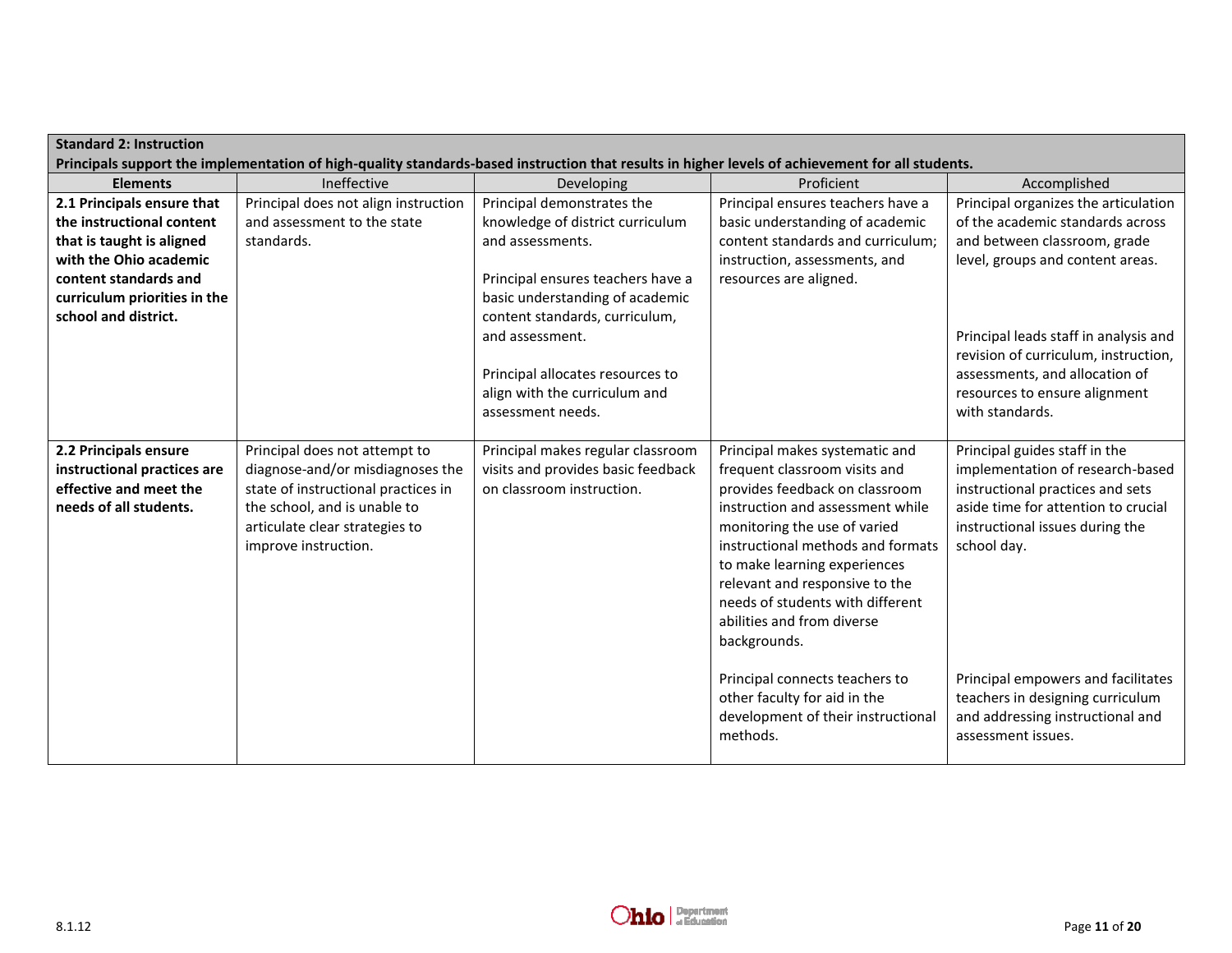| 2.3 Principals advocate for<br>high levels of learning for<br>all students, including<br>students identified as<br>gifted, students with | Principal believes that all students<br>can achieve, but fails to connect<br>this belief with concrete actions.<br>Principal does not confront staff<br>member(s) who have low student | Principal monitors the<br>identification of students of<br>diverse abilities and supports staff<br>in implementing state and local<br>policies. | Principal monitors the<br>identification and instruction of<br>students of diverse abilities and<br>supports staff in implementing<br>state and local policies.                                                                                                                                        | Principal is directly involved in<br>instructional issues for all<br>students.                                                                                                                   |  |
|------------------------------------------------------------------------------------------------------------------------------------------|----------------------------------------------------------------------------------------------------------------------------------------------------------------------------------------|-------------------------------------------------------------------------------------------------------------------------------------------------|--------------------------------------------------------------------------------------------------------------------------------------------------------------------------------------------------------------------------------------------------------------------------------------------------------|--------------------------------------------------------------------------------------------------------------------------------------------------------------------------------------------------|--|
| disabilities and at-risk<br>students.                                                                                                    | expectations.                                                                                                                                                                          | Principal monitors achievement<br>data.                                                                                                         | Principal uses disaggregated<br>achievement data to determine<br>the performance and needs of<br>particular students and groups<br>and regularly examines school-<br>wide students' performance data<br>to determine under- and over-<br>identification of students in gifted<br>or special education. | Principal fosters systematic<br>discussions regarding instructional<br>needs of all students including<br>students identified as gifted,<br>students with disabilities and at-<br>risk students. |  |
| 2.4 Principals know,<br>understand, and share<br>relevant research.                                                                      | Principal may know current<br>research on instruction, but fails<br>to communicate it clearly in a<br>usable way to staff.                                                             | Principal shares current research<br>and theory on effective schooling.                                                                         | Principal keeps informed and<br>shares current research and<br>theory on effective schooling.                                                                                                                                                                                                          | Principal engages staff in<br>identifying and discussing<br>research and theory that support<br>the academic needs of students                                                                   |  |
| 2.5 Principals understand,<br>encourage and facilitate<br>the effective use of data<br>by staff.                                         | Principal understands use of data,<br>but fails to consistently link<br>decision-making with data.                                                                                     | Principal uses data for decision-<br>making.                                                                                                    | Principal models the use of data to<br>inform and make decisions about<br>student progress.                                                                                                                                                                                                            | Principal provides on-going<br>learning opportunities that<br>facilitate staff to learn how to<br>collect, analyze, interpret and use<br>data on student progress.                               |  |
|                                                                                                                                          |                                                                                                                                                                                        |                                                                                                                                                 | Principal monitors staff knowledge<br>and use of data and impact of this<br>knowledge on student<br>achievement.                                                                                                                                                                                       | Principal facilitates teachers' use<br>of assessment data to continually<br>design and adapt instruction<br>based on student needs.                                                              |  |

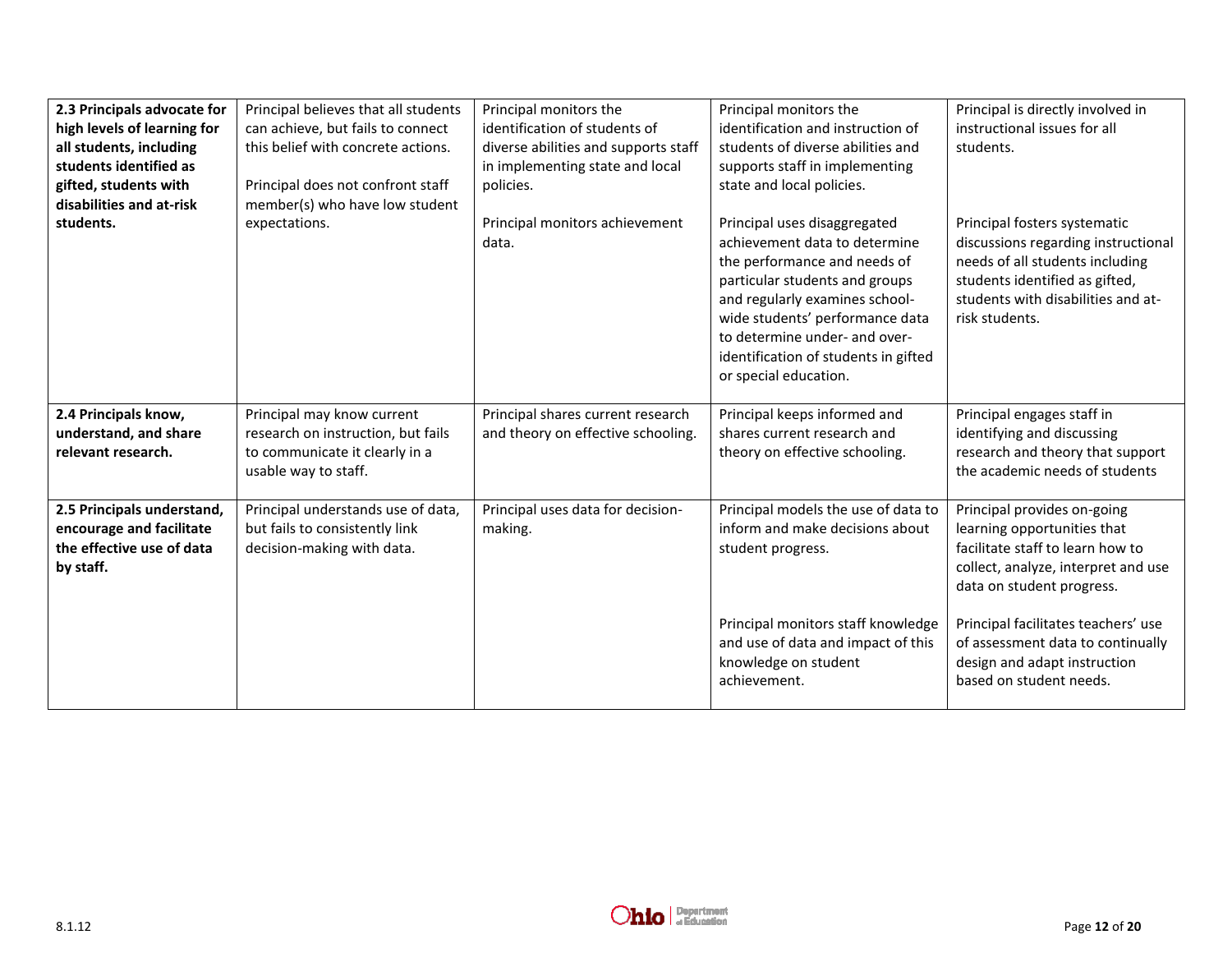| 2.6 Principals support staff | Principal may be able to identify    | Principal identifies strengths and | Principal uses staff input and     | Principal regularly modifies short-  |
|------------------------------|--------------------------------------|------------------------------------|------------------------------------|--------------------------------------|
| in planning and              | areas for growth and accept          | areas for growth to develop and    | student data to identify           | and long-term professional goals     |
| implementing research-       | opportunities for professional       | implement targeted goals for       | professional development needs     | based on analysis of student, staff, |
| based professional           | development, but fails to            | personal professional growth.      | in order to set short- and long-   | and community evidence.              |
| development.                 | implement a coherent personal        |                                    | term professional development      |                                      |
|                              | professional plan.                   |                                    | goals and takes action to meet     |                                      |
|                              |                                      |                                    | these goals.                       | Principal uses data to determine if  |
|                              | Professional development on          | Principal uses student data to     |                                    | professional development             |
|                              | instructional strategies is offered, | identify general professional      | Principal facilitates professional | activities strengthen teachers'      |
|                              | but professional development is      | development needs for staff.       | development opportunities that     | instructional skills to enhance      |
|                              | general and standard for all staff.  |                                    | support classroom instruction.     | student learning.                    |
|                              |                                      |                                    |                                    |                                      |
|                              |                                      |                                    |                                    |                                      |
|                              |                                      |                                    |                                    |                                      |
| <b>EVIDENCE</b>              |                                      |                                    |                                    |                                      |
|                              |                                      |                                    |                                    |                                      |
|                              |                                      |                                    |                                    |                                      |
|                              |                                      |                                    |                                    |                                      |
|                              |                                      |                                    |                                    |                                      |
|                              |                                      |                                    |                                    |                                      |
|                              |                                      |                                    |                                    |                                      |
|                              |                                      |                                    |                                    |                                      |
|                              |                                      |                                    |                                    |                                      |
|                              |                                      |                                    |                                    |                                      |
|                              |                                      |                                    |                                    |                                      |
|                              |                                      |                                    |                                    |                                      |
|                              |                                      |                                    |                                    |                                      |
|                              |                                      |                                    |                                    |                                      |

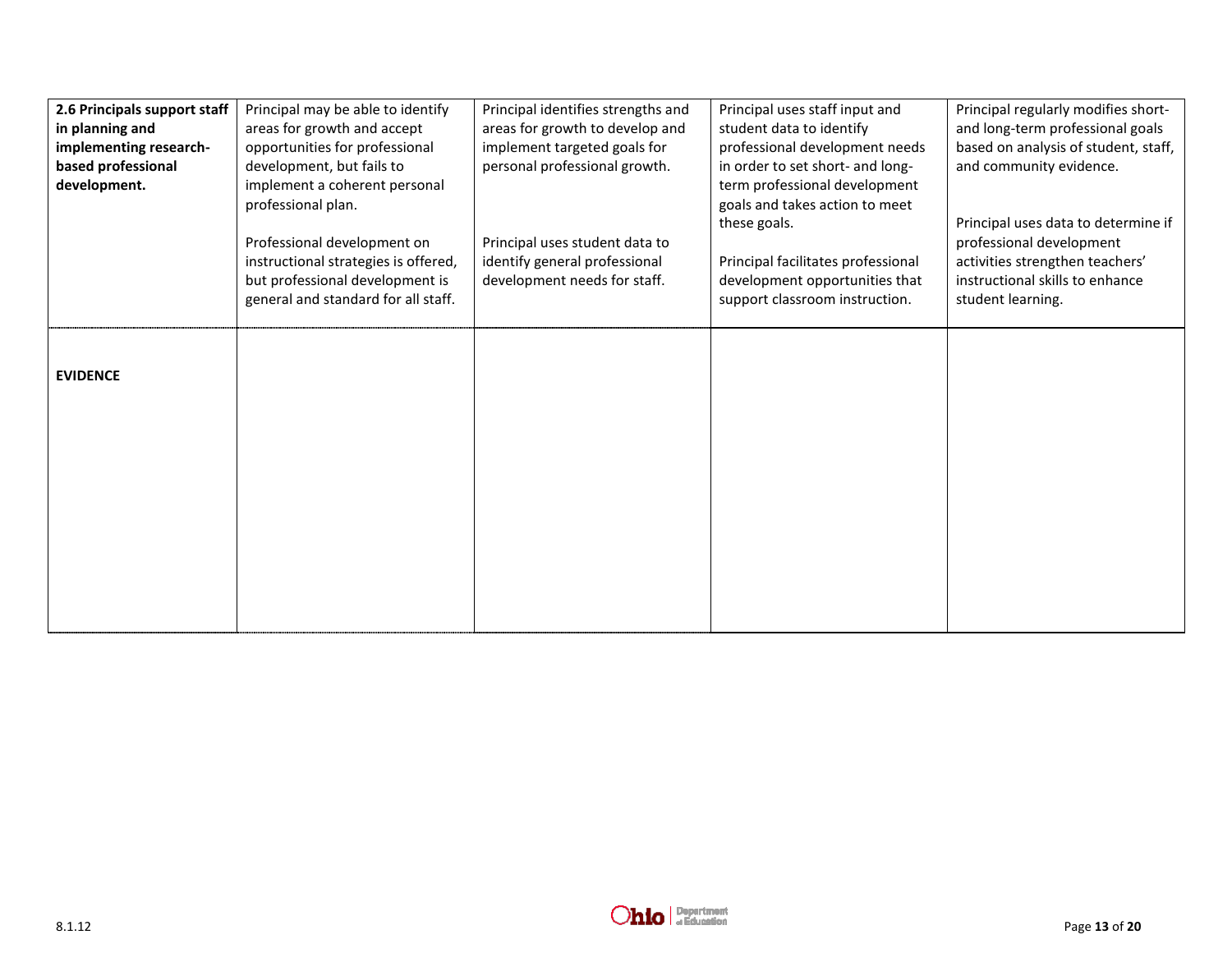| <b>Standard 3:</b><br>Principals allocate resources and manage school operations in order to ensure a safe and productive learning environment. |                                                                                                                                                  |                                                                                                                    |                                                                                                                                 |                                                                                                                                                                                                           |  |  |
|-------------------------------------------------------------------------------------------------------------------------------------------------|--------------------------------------------------------------------------------------------------------------------------------------------------|--------------------------------------------------------------------------------------------------------------------|---------------------------------------------------------------------------------------------------------------------------------|-----------------------------------------------------------------------------------------------------------------------------------------------------------------------------------------------------------|--|--|
| <b>Elements</b>                                                                                                                                 | Ineffective                                                                                                                                      | Developing                                                                                                         | Proficient                                                                                                                      | Accomplished                                                                                                                                                                                              |  |  |
| 3.1 Principals establish<br>and maintain a safe school<br>environment.                                                                          | Principal does not communicate a<br>consistent behavioral system and<br>does not provide support to staff,<br>parents, and students.             | Principal communicates behavioral<br>standards to staff, parents and<br>students.                                  | Principal communicates, models,<br>and reinforces behavioral<br>standards for staff, students, and<br>parents.                  | Principal examines and modifies<br>routines, as needed.                                                                                                                                                   |  |  |
|                                                                                                                                                 |                                                                                                                                                  | Principal ensures that behavioral<br>policies are applied to ensure<br>safety for staff, parents, and<br>students. | Principal ensures that behavioral<br>policies, procedures and routines<br>are consistently applied to ensure<br>safety for all. | Principal promotes and<br>implements a school-wide system<br>for behavioral support and<br>intervention.                                                                                                  |  |  |
| 3.2 Principals create a<br>nurturing learning<br>environment that<br>addresses the physical<br>and mental health needs<br>of all.               | Principal is reactive, responding to<br>problems but not implementing<br>effective systems to anticipate and<br>support student and staff needs. | Principal identifies available<br>resources to support the needs of<br>the students and staff.                     | Principal assesses how well the<br>physical, social and cultural<br>environment supports student and<br>staff needs.            | Principal promotes the effective<br>use of identified physical and<br>cultural resources and strategies to<br>address the physical and mental<br>health needs of students and staff.                      |  |  |
|                                                                                                                                                 |                                                                                                                                                  | Principal treats students, parents,<br>and staff with respect.                                                     | Principal ensures that staff<br>members treat students with<br>respect.                                                         | Principal ensures that staff<br>members treat students, parents<br>and members of the community<br>with respect.                                                                                          |  |  |
| 3.3 Principals allocate<br>resources, including<br>technology, to support<br>student and staff learning.                                        | Principal demonstrates familiarity<br>with local budgeting process and<br>tools, but does not align the<br>budget to the school goals.           | Principal manages the budget to<br>support learning.                                                               | Principal develops a budget aligned<br>to student and staff needs.                                                              | Principal assesses the use of<br>resources, including technology, in<br>the context of school operations<br>and develops a budget aligned to<br>student and staff needs.<br>Principal procures additional |  |  |
|                                                                                                                                                 |                                                                                                                                                  |                                                                                                                    |                                                                                                                                 | financial resources for the school<br>to support students and staff<br>learning.                                                                                                                          |  |  |

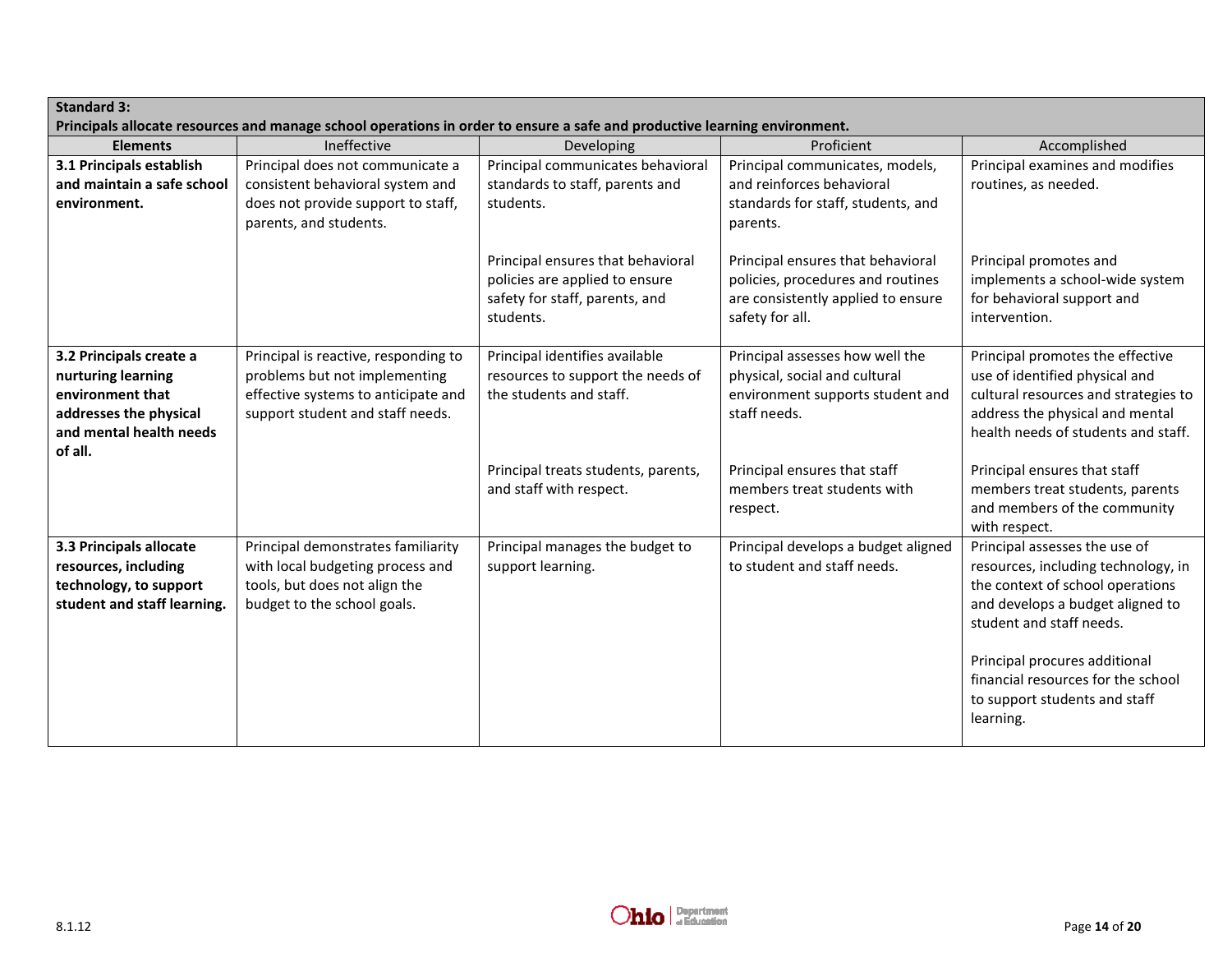| 3.4 Principals institute<br>procedures and practices<br>to support staff and<br>students and establish an<br>environment that is<br>conducive to learning. | Principal acknowledges that the<br>new teachers need greater<br>mentoring and support.<br>Principal does not complete<br>teacher evaluations, per guidelines<br>or per contract.<br>Principal does not link teaching<br>assignments, retention, or<br>feedback opportunities to the new<br>teacher evaluation system. | Principal mentors and supports<br>new and struggling teachers. The<br>principal implements a schedule<br>for and completes teacher<br>evaluations based on district<br>guidelines. | Principal supervises and evaluates<br>all staff. The principal completes<br>teacher evaluations based on<br>district guidelines and provides<br>feedback, sources of instructional<br>models/lessons to improve<br>instruction and assessment. | Principal actively supports the<br>recruitment and selection of staff<br>members who can ensure that the<br>vision of the school is realized and<br>retains productive staff, and<br>implements incentives that ensure<br>continued motivation. The<br>principal systematically completes<br>teacher evaluations that include<br>substantive feedback that results in<br>measurable improvements in<br>instruction and assessment |
|------------------------------------------------------------------------------------------------------------------------------------------------------------|-----------------------------------------------------------------------------------------------------------------------------------------------------------------------------------------------------------------------------------------------------------------------------------------------------------------------|------------------------------------------------------------------------------------------------------------------------------------------------------------------------------------|------------------------------------------------------------------------------------------------------------------------------------------------------------------------------------------------------------------------------------------------|-----------------------------------------------------------------------------------------------------------------------------------------------------------------------------------------------------------------------------------------------------------------------------------------------------------------------------------------------------------------------------------------------------------------------------------|
|                                                                                                                                                            |                                                                                                                                                                                                                                                                                                                       |                                                                                                                                                                                    | Principal establishes and reinforces<br>rules, guidelines and operational<br>procedures that enable staff to<br>focus on teaching and learning.                                                                                                | Principal develops a collaborative<br>culture of teachers helping each<br>other to improve their instruction<br>and assessment.                                                                                                                                                                                                                                                                                                   |
| 3.5 Principals understand,<br>uphold and model<br>professional ethics,<br>policies, and legal codes of<br>professional conduct.                            | Principal does not meet<br>professional responsibilities set by<br>both the state and local level.                                                                                                                                                                                                                    | Principal complies with local, state,<br>and federal mandates, including<br>mandates related to teacher<br>evaluations and student<br>performance.                                 | Principal meets legal, ethical and<br>professional responsibilities with<br>integrity, honesty, fairness, and<br>dignity.<br>Principal implements procedures<br>to comply with local, state, and<br>federal mandates.                          | Principal analyzes and revises<br>procedures to comply with local,<br>state, and federal mandates and<br>can communicate those mandates<br>to district and community.                                                                                                                                                                                                                                                             |
| <b>EVIDENCE</b>                                                                                                                                            |                                                                                                                                                                                                                                                                                                                       |                                                                                                                                                                                    |                                                                                                                                                                                                                                                |                                                                                                                                                                                                                                                                                                                                                                                                                                   |

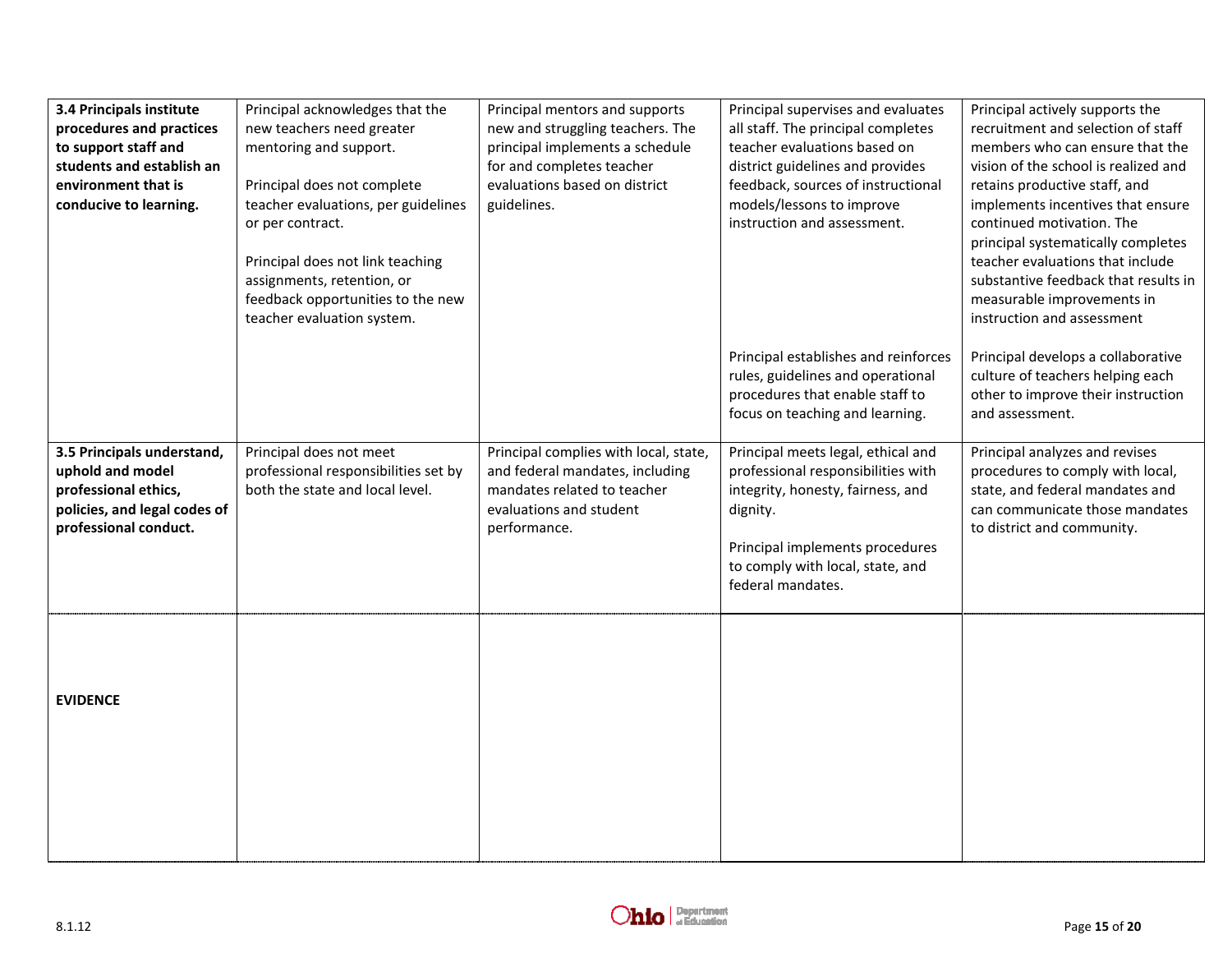| <b>Standard 4: Collaboration</b><br>Principals establish and sustain collaborative learning and shared leadership to promote learning and achievement of all students. |                                                                                                                                                                                                          |                                                                                                                     |                                                                                                                                                                                                                                                    |                                                                                                                                                                        |  |  |  |
|------------------------------------------------------------------------------------------------------------------------------------------------------------------------|----------------------------------------------------------------------------------------------------------------------------------------------------------------------------------------------------------|---------------------------------------------------------------------------------------------------------------------|----------------------------------------------------------------------------------------------------------------------------------------------------------------------------------------------------------------------------------------------------|------------------------------------------------------------------------------------------------------------------------------------------------------------------------|--|--|--|
| <b>Elements</b>                                                                                                                                                        | Ineffective                                                                                                                                                                                              | Developing                                                                                                          | Proficient                                                                                                                                                                                                                                         | Accomplished                                                                                                                                                           |  |  |  |
| 4.1 Principals promote a<br>collaborative learning<br>culture.                                                                                                         | Principal does not create teacher<br>team meetings and/or common<br>meeting times that would allow<br>for collaboration.                                                                                 | Principal creates common meeting<br>times to allow for collaboration.                                               | Principal develops structures for<br>collaboration between all teachers<br>and other education support<br>personnel.<br>Principal establishes and<br>reinforces expectations, roles,<br>norms and responsibilities for<br>effective working teams. | Principal builds a school culture in<br>which educators work<br>collaboratively which results in<br>increased student learning.                                        |  |  |  |
| 4.2 Principals share<br>leadership with staff,<br>students, parents and<br>community members.                                                                          | Principal does not define the role<br>of the leadership team and no<br>attempts are made to engage staff<br>in shaping the school community,<br>but the principal may resort to<br>completing the tasks. | Principal occasionally shares<br>leadership responsibilities with<br>staff, parents, or students.                   | Principal consistently shares<br>leadership responsibilities with<br>staff.                                                                                                                                                                        | Principal matches leadership<br>responsibilities to the talents of<br>individual educators and teams.                                                                  |  |  |  |
| 4.3 Principals develop and<br>sustain leadership.                                                                                                                      | Principal provides minimal or no<br>support to members of the<br>leadership team; members of the<br>leadership team are unclear about<br>their roles.                                                    | Principal defines leadership team<br>members' roles and provides<br>leadership development activities<br>for staff. | Principal serves as a role model<br>for leadership behaviors.<br>Principal participates in leadership<br>development activities with staff<br>and identifies strengths and<br>interests to identify potential<br>leaders.                          | Principal mentors and coaches<br>staff and student leaders.<br>Principal builds on staff members'<br>skills and interest to advance the<br>leadership capacity of all. |  |  |  |
| <b>EVIDENCE</b>                                                                                                                                                        |                                                                                                                                                                                                          |                                                                                                                     |                                                                                                                                                                                                                                                    |                                                                                                                                                                        |  |  |  |

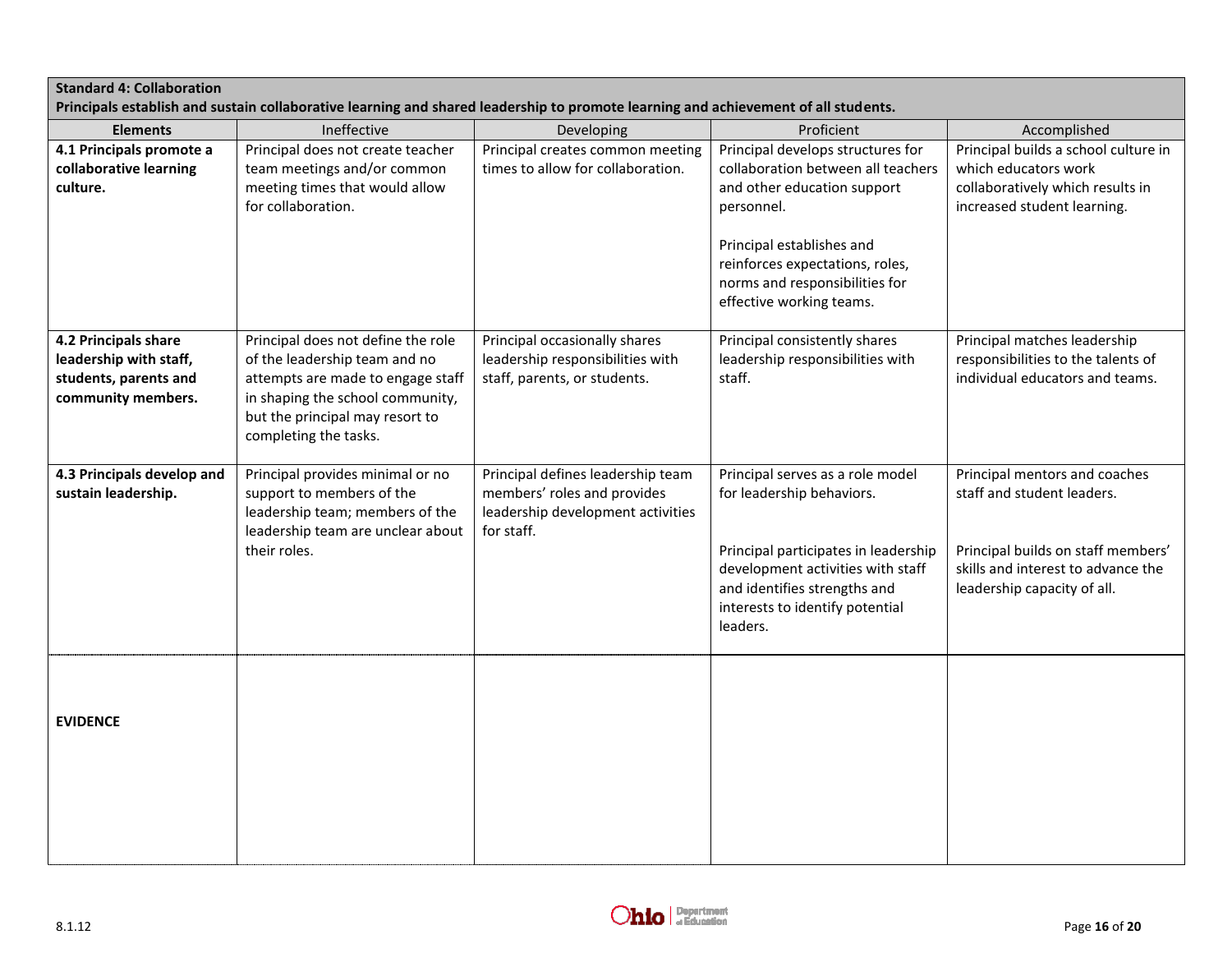#### **Standard 5:**

**Principals engage parents and community members in the educational process and create an environment where community resources support student learning, achievement and well-being.** 

| <b>Elements</b>                                                                                                                           | Ineffective                                                                                                                                                                  | Developing                                                                                                                | Proficient                                                                                                                                                                                                                                                                                                                                   | Accomplished                                                                                                                                                                                                                                                                                                  |  |
|-------------------------------------------------------------------------------------------------------------------------------------------|------------------------------------------------------------------------------------------------------------------------------------------------------------------------------|---------------------------------------------------------------------------------------------------------------------------|----------------------------------------------------------------------------------------------------------------------------------------------------------------------------------------------------------------------------------------------------------------------------------------------------------------------------------------------|---------------------------------------------------------------------------------------------------------------------------------------------------------------------------------------------------------------------------------------------------------------------------------------------------------------|--|
| 5.1 Principals use<br>community resources to<br>improve student<br>learning.                                                              | Principal demonstrates a pattern<br>of missed opportunities for<br>productive engagement with<br>parents and community members.                                              | Principal attends community<br>functions.<br>Principal uses print and electronic<br>media to communicate with<br>parents. | Principal regularly represents the<br>school at community functions and<br>advisory groups.<br>Principal uses print and electronic<br>media to inform the community<br>about the school.                                                                                                                                                     | Principal arranges school-<br>community partnerships to<br>support student achievement and<br>school and community priorities.                                                                                                                                                                                |  |
| 5.2 Principals involve<br>parents and community<br>members in improving<br>student learning.                                              | Principal rarely or never<br>communicates with families;<br>families and community do not<br>feel welcome; and families are not<br>sure what their children are<br>learning. | Principal communicates with<br>parents about expectations for<br>student learning.                                        | Principal regularly practices two-<br>way communication with parents<br>about expectations for student<br>learning needs and progress.<br>Principal provides parents and<br>students with relevant information<br>about available school services<br>(instructional, behavioral, and<br>psychological) to address student<br>learning needs. | Principal actively recruits and<br>utilizes parent and community<br>volunteers as appropriate for the<br>school's instructional program.<br>Principal uses technology and<br>other resources as appropriate to<br>maximize the communication with<br>parents and community members<br>about student learning. |  |
| 5.3 Principals connect<br>the school and<br>community.                                                                                    | Principal does not show evidence<br>that family and community input<br>are used in decision-making.                                                                          | Principal seeks opportunities for<br>school and community to provide<br>input regarding decision-making.                  | Principal identifies and uses<br>school- and community-based<br>resources to participate in<br>decision-making and increase<br>achievement among all students.                                                                                                                                                                               | Principal collaborates with school<br>and community groups to identify<br>resources and solutions to<br>increase achievement among all<br>students.                                                                                                                                                           |  |
| 5.4 Principals establish<br>expectations for the use<br>of culturally responsive<br>practices that<br>acknowledge and value<br>diversity. | Principal reacts to instances of<br>intolerance, but does not<br>proactively institute policies to<br>ensure tolerance and support<br>diversity.                             | Principal has implemented policies<br>to ensure tolerance and to support<br>diversity.                                    | Principal models appreciation and<br>respect for the cultures of the<br>school and community to create<br>an environment that supports high<br>achievement for all students and<br>uses strategies to remedy<br>instances of intolerance of<br>individuals and groups.                                                                       | Principal uses proactive strategies<br>to promote tolerance and address<br>incidents of intolerance to create<br>an environment that supports high<br>achievement levels for all<br>students.                                                                                                                 |  |
| <b>EVIDENCE</b>                                                                                                                           |                                                                                                                                                                              |                                                                                                                           |                                                                                                                                                                                                                                                                                                                                              |                                                                                                                                                                                                                                                                                                               |  |

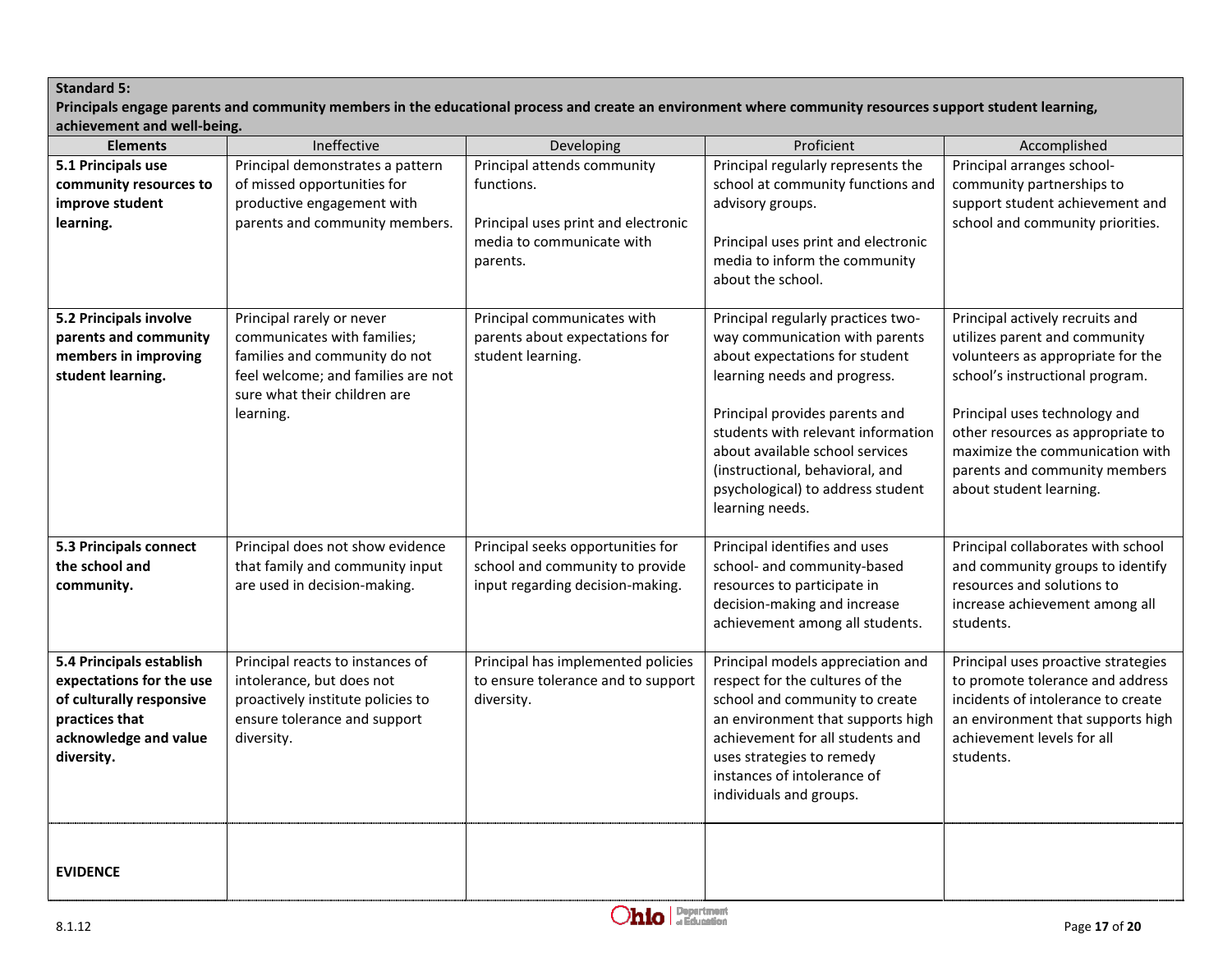## **Performance Rating Rubric Summary Form (Skills and Knowledge)**

#### **Principal Rating on the** *Ohio Standards for Principals*

The *Ohio Principal Rating Rubric* is intended to be scored holistically. See **Appendix B** of the OPES Model for more information.

| <b>Principal Name:</b>                |                    |            | <b>Evaluator Name:</b> |              |  |  |
|---------------------------------------|--------------------|------------|------------------------|--------------|--|--|
| Standard 1 Recommended Rating:        | Ineffective        | Developing | Proficient             | Accomplished |  |  |
| Standard 2 Recommended Rating:        | <b>Ineffective</b> | Developing | $\Box$ Proficient      | Accomplished |  |  |
| <b>Standard 3 Recommended Rating:</b> | Ineffective        | Developing | Proficient             | Accomplished |  |  |
| Standard 4 Recommended Rating:        | Ineffective        | Developing | Proficient             | Accomplished |  |  |
| Standard 5 Recommended Rating:        | □ Ineffective      | Developing | Proficient             | Accomplished |  |  |
|                                       |                    |            |                        |              |  |  |
| <b>Performance Rating</b>             | Ineffective        | Developing | Proficient             | Accomplished |  |  |

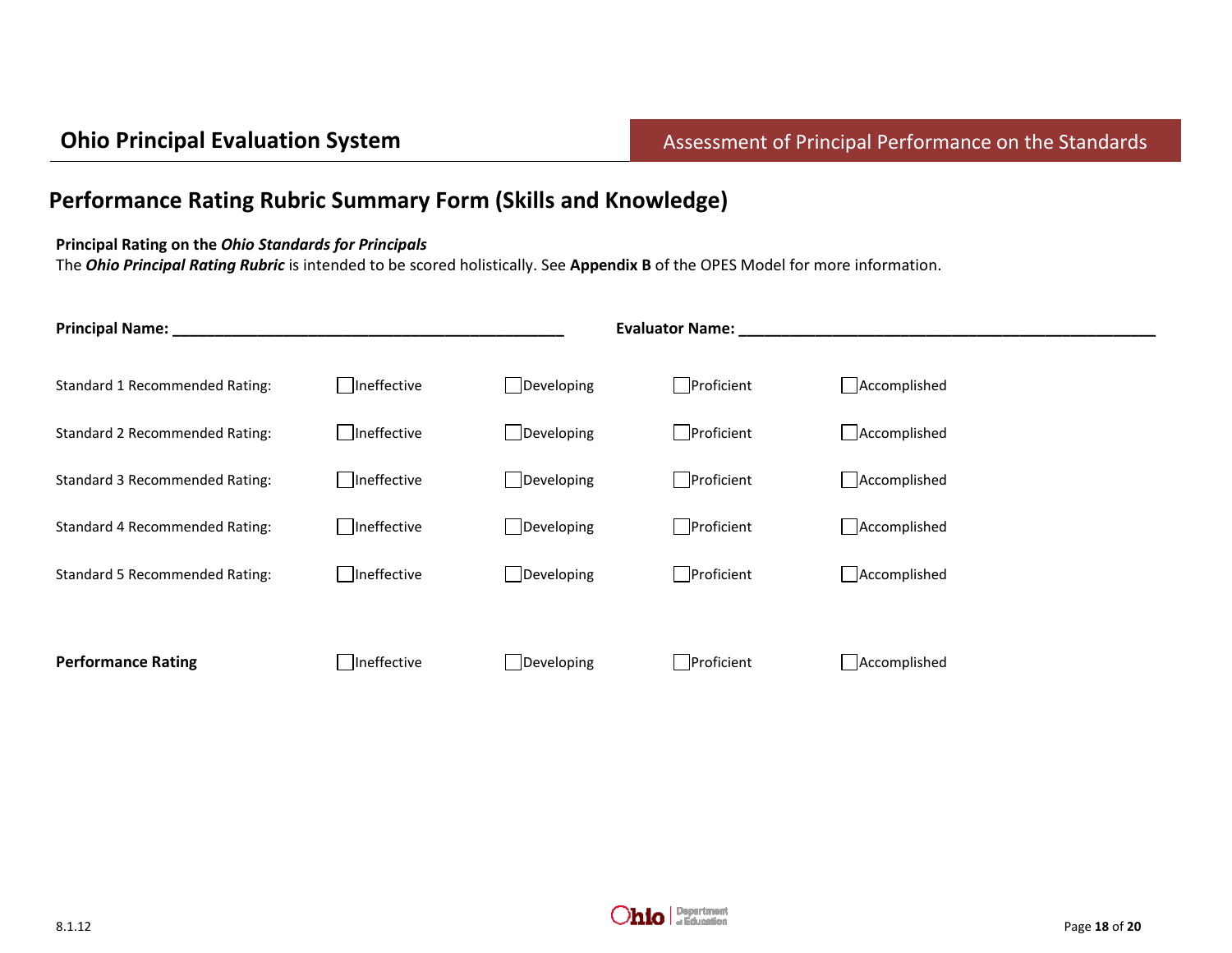### **Final Summative Rating of Principal Effectiveness**

| <b>INEFFECTIVE</b>    |  |  | <b>PROFICIENT</b>                      |                        | ACCOMPLISHED        |  |
|-----------------------|--|--|----------------------------------------|------------------------|---------------------|--|
|                       |  |  |                                        |                        |                     |  |
|                       |  |  |                                        |                        |                     |  |
|                       |  |  |                                        |                        |                     |  |
|                       |  |  |                                        |                        |                     |  |
| <b>BELOW EXPECTED</b> |  |  |                                        | <b>ABOVE EXPECTED</b>  |                     |  |
| <b>GROWTH</b>         |  |  |                                        |                        | <b>GROWTH</b>       |  |
|                       |  |  |                                        |                        |                     |  |
|                       |  |  |                                        |                        |                     |  |
|                       |  |  |                                        |                        |                     |  |
|                       |  |  |                                        |                        |                     |  |
| <b>INEFFECTIVE</b>    |  |  |                                        |                        | <b>ACCOMPLISHED</b> |  |
|                       |  |  |                                        |                        |                     |  |
|                       |  |  | <b>DEVELOPING</b><br><b>DEVELOPING</b> | <b>EXPECTED GROWTH</b> | <b>PROFICIENT</b>   |  |

 Check here if Improvement Plan has been recommended. **If a rating of Ineffective is earned in any of the components, an Improvement Plan should be developed and implemented in that area. If student growth is below expected level, an Improvement Plan should be developed and implemented. An improvement plan may be implemented at any time.** 

**Principal Signature Date 2020 Date 2020 Date 2020 Date 2020 Date 2020 Date 2020 Date 2020 Date 2020 Date 2020 Date 2020 Date 2020 Date 2020 Date 2020 Date 2020 Date 2020 Date 2020 Date 20** 

**Evaluator Signature Example 2018 Date 2018 Date 2018 Date 2018 Date 2018 Date 2018 Date 2018 Date 2018 Date 2018 Date 2018 Date 2018 Date 2018 Date 2018 Date 2018 Date 2018 Date 2018 Date** 

The principal and evaluator will sign the *Summative Evaluation of Principal Effectiveness* to indicate that the rating has been shared and discussed. An Improvement plan is developed when the principal's performance in one or more areas is scored as Ineffective or their final summative rating performance is Ineffective. An improvement plan is